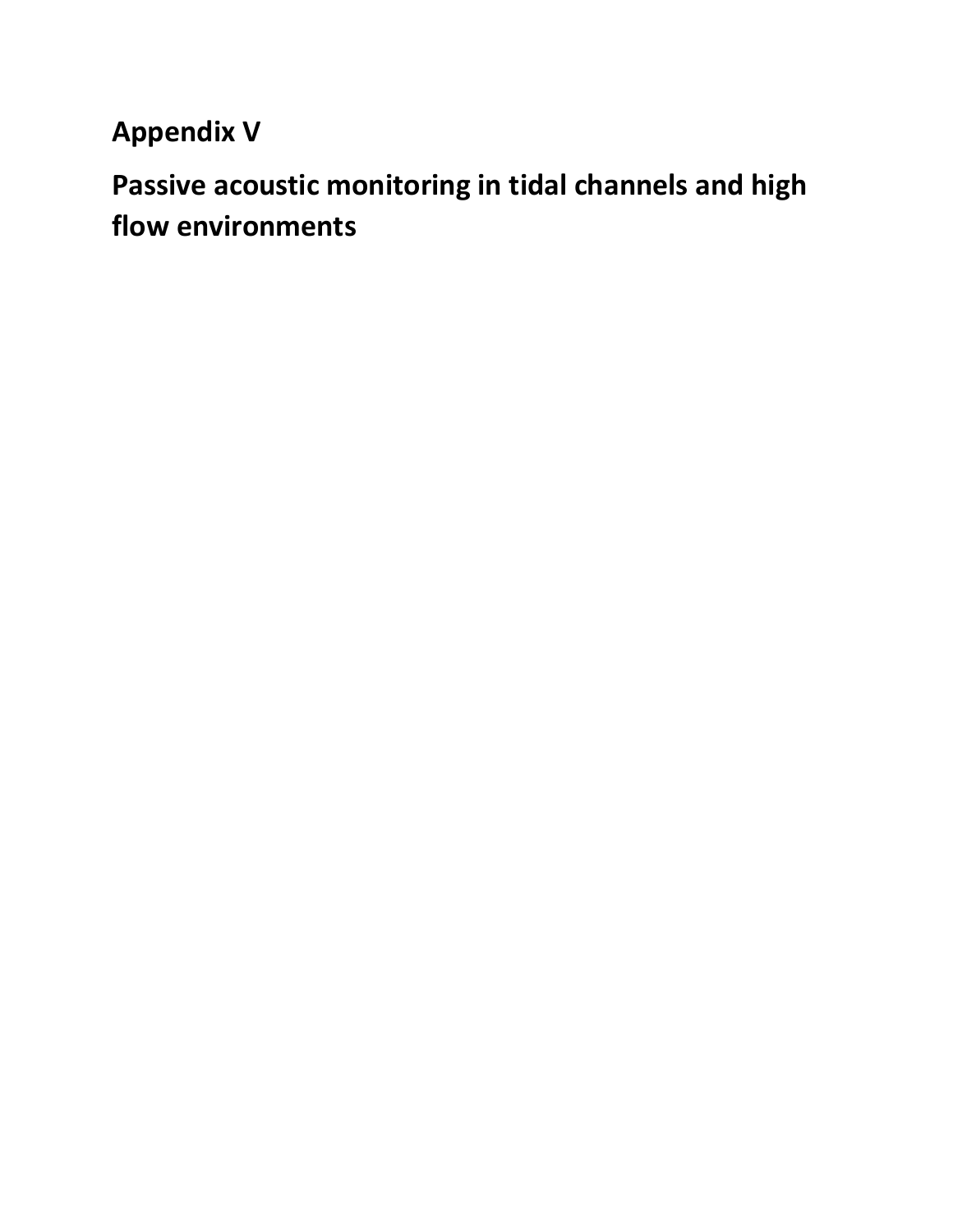### **Passive Acoustic Monitoring in Tidal Channels and High Flow Environments**

Report for OERA/FORCE, The Pathway Program

David R. Barclay, PhD Department of Oceanography Dalhousie University 1355 Oxford St., Halifax, Nova Scotia, B3H 4R2 e-mail: dbarclay@dal.ca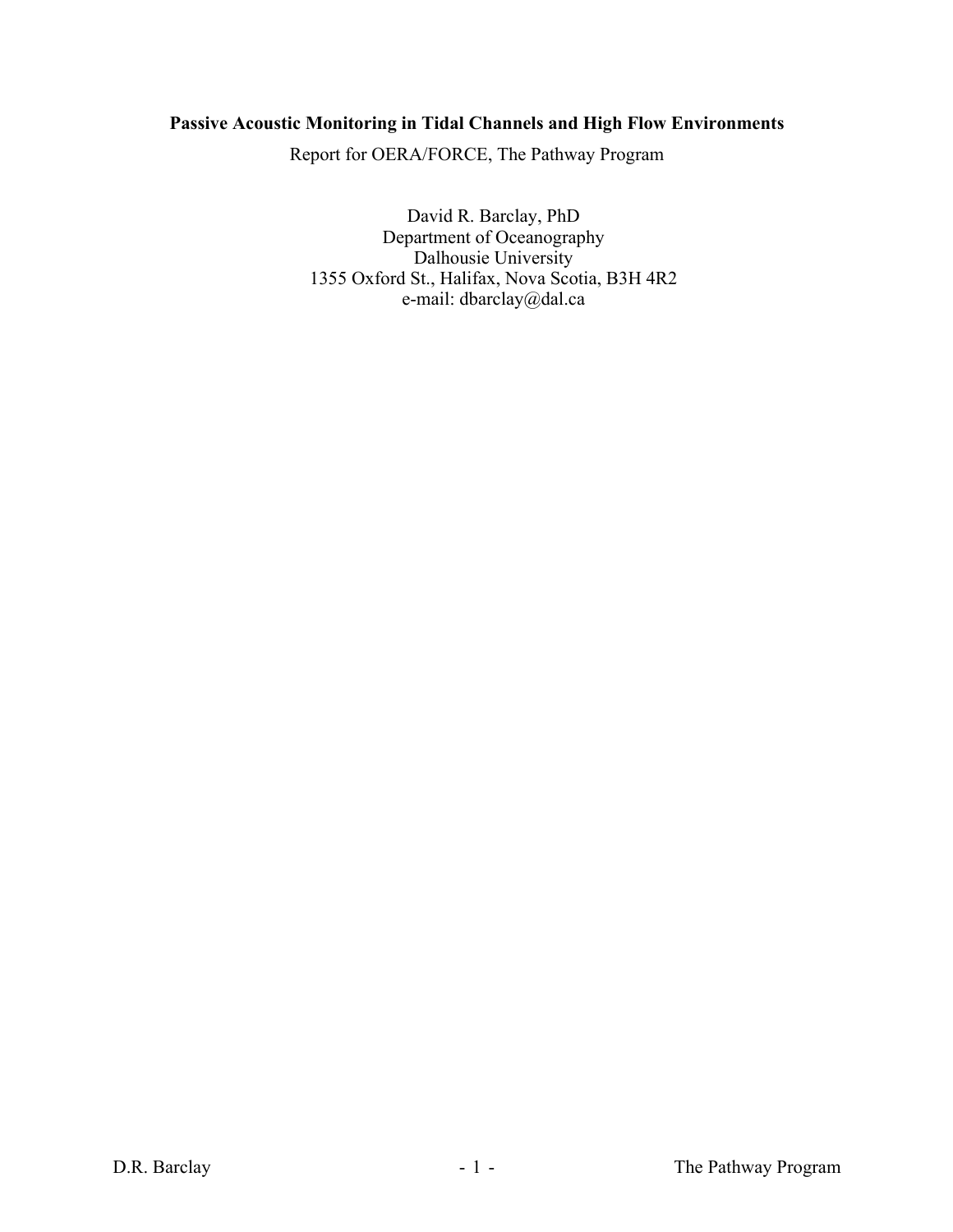#### **I. Introduction**

This report provides an overview of methods, data processing techniques, and equipment used to make passive acoustic measurements in tidal channels. The acoustic field is measured in these energetic environments to characterize the natural noise field, quantify contributions by tidal energy and other human deployed devices, and to detect and localize vocalizing marine animals, the latter being the primary objective of interest in this report. No commercially available, purpose built acoustic monitoring systems have been designed for operation in turbulent tidal channels, estuaries, or rivers, despite a growing body of underwater acoustic field work being carried out in the context of environmental impact assessment of tidal energy extraction. However, a number of technologies designed for more benign oceanographic conditions have been experimentally deployed in high flow environments, including conventional cabled or autonomous hydrophone and analogue-to-digital instrument packages, internally recording hydrophones with digital interfaces, autonomous and cabled hydrophone or vector sensor arrays, and integrated hydrophone and data processing systems for marine animal detection. Flow noise, natural ambient noise, sensor size and geometry, and deployment method all have an effect on the detection efficiency of passive acoustic systems. Experimental results and system performances are compared across all instrument package types, deployment methods, and study areas.

The primary scientific and engineering challenge while working in a turbulent flow environment is the identification and mitigation, either through mechanical or signal conditioning means, of the pseudo-sound (flow noise) generated by pressure fluctuations due to turbulent flow on the surface of the hydrophone. The magnitude, spectral shape, and bandwidth of the flow noise depends on the flow speed and effective shape of the hydrophone. Mechanical solutions are proposed, such as the deployment of sensors on Lagrangian drifting floats in place of fixed moorings, and the use of flow shields, baffles, and vibration isolation mounts to minimize the flow noise generated. Coherent processing of acoustic signals recorded on multiple sensors has also been demonstrated as a method to reduce incoherent flow noise while providing gain to acoustic signals propagating in the water.

In tidal channels and rivers, flow noise can potentially mask true propagating sound into the 10's of kilohertz band, with increasing intensity with decreasing frequency. This makes the characterization of ambient noise and quantification of turbine and industrial noise challenging to measure and reduces the effective range of detection of vocalizing marine animals.

The similarity between the deployment of passive acoustic systems in tidal channels and from moving vessels is suggested, the latter being the subject of several decades of research while the former is still in relative infancy. Novel uses of autonomous vehicles may also present a solution to the large field effort required for sustained, flow noise free, passive acoustic monitoring in high flow environments.

Tidal turbines could become an important source of ambient noise in tidal channels through cavitation and motor or mechanical noise (Wang, 2007). Turbine anthropophony could affect animal navigation, communication, predator-prey detections (Lombardi, 2016), and marine life cycles (Pine, 2012). Moreover, turbine-generated sound could be damaging to fish tissue (Halvorsen, 2011). If substantive, these effects would threaten near-field and far-field ecosystem health, stressing the need for rigorous environmental impact assessments in the tidal power sector.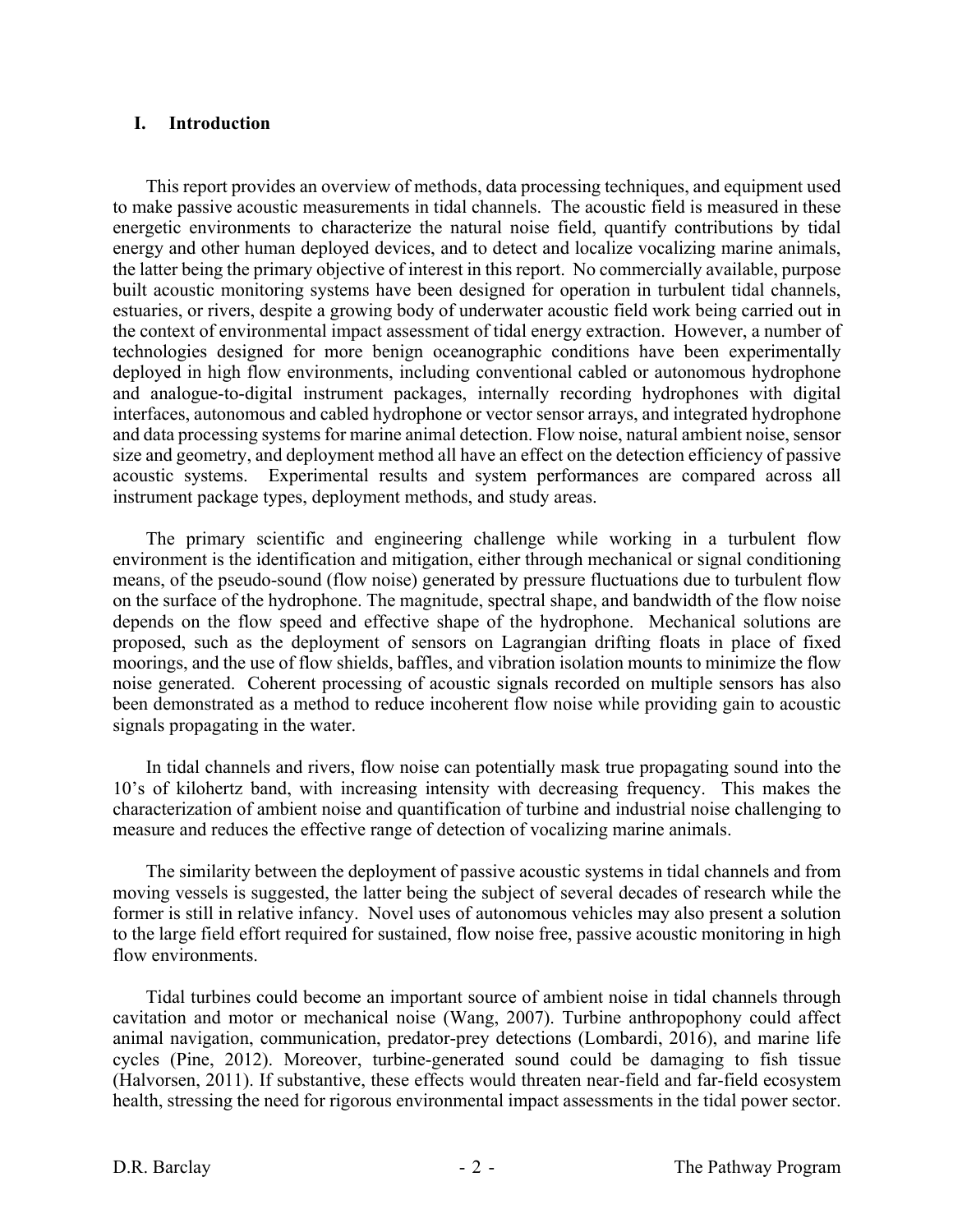The report is organized as follows: Section II discusses the physics of flow noise and potential methods of identification and mitigation; Section III surveys studies in passive acoustic monitoring in high flow environments that have been previously carried out and compares the two primary methods of deployment (fixed and drifting sensors); Section IV describes marine animals of interest and compares the methods and instruments for detecting, classifying, and localizing them; Section V provides a summary, recommendations, and conclusions.

#### **II. Flow noise and self-noise identification and mitigation**

#### *A. Flow noise*

Turbulent flows occupy a wide range of frequencies and wavenumber domains, with broad spatial and temporal variability. The advective nonlinearity of turbulent flows, combined with the variety of effective shapes that a sensor and instrument housing may present, makes them unpredictable in space and time and contributes to their complex nature (M. Van Dyke, 1982) (Finger, 1979). As such, it is difficult to reliably model flow noise.

Bassett (Bassett, 2013), applied the findings from three Strasberg papers on hydrodynamic flow noise and wind screen noise (Strasberg, 1979, 1984, 1988) to predict the upper frequency limit for flow noise, noting that it is related to the wavelengths of the spatial velocity fluctuations and the mean velocity of the flow, *u*, by  $f = |u| \eta^{-1}$ , where  $\eta$  is the Kolmorgorov microscale. The microscale describes the length scale at which viscosity overcomes the turbulent fluctuations, and is practically related to the dissipation rate,  $\varepsilon$ , and the kinematic viscosity,  $v$ , by  $\eta = (v^3/\varepsilon)^{0.25}$ . While the viscosity difference between sea water and fresh water is small ( $\sim$ 90%), the dissipation rate has large variability, with reported peak dissipation rate of  $2x10^{-3}$  m<sup>2</sup> s<sup>-3</sup> at Admiralty Inlet, Washington (Thomson 2012), and order  $1x10^{-3}$  m<sup>2</sup> s<sup>-3</sup> measured in Grand Passage, Nova Scotia (Guerra-Paris, 2019), both several orders of magnitude greater than typical rates in the open ocean. For the particular case of Admiralty Inlet, WA, the maximum theoretical frequency at which flownoise is expected was 10 kHz. In practice, the scale of the sensor itself plays an important role in lowering that upper frequency limit.

In the idealized circumstance of an infinitesimally small sensor, flow noise would follow a spectral slope of  $f^{5/3}$ , behaviour that is analogous by Kolmogorov's turbulence theory. This flow noise is not to be confused with wind-generated noise that produces f<sup>5/3</sup> spectral slopes at higher frequencies (Knudsen, 1948). Bassett et al. (Bassett, 2014) identifies f<sup>5/3</sup> flow noise below 20 Hz and describes steepened spectral slopes,  $f<sup>m</sup>$  where  $m > 5/3$ , at low-to-mid frequencies. Lombardi (Lombardi, 2016) identifies these steep spectral slopes in measurements from the Grand Passage tidal channel. The flow noise that produces  $f<sup>m</sup>$  is a result of small-scale turbulence being averaged out across the surface of a finite sized hydrophone, typically several orders of magnitude larger than the microscale, which dampens (or reduces) the measured flow noise as frequency increases.

#### *B. Identification of flow noise*

Flow noise is always 'red' (decreasing in intensity with increasing frequency), so the upper limit of the flow noise bandwidth, or the critical frequency where the intensity of the flow noise is equal to the intensity of the true sound or noise, is of primary interest. Below the critical frequency, flow noise masks the true sound that would otherwise be measured by the sensor, while above the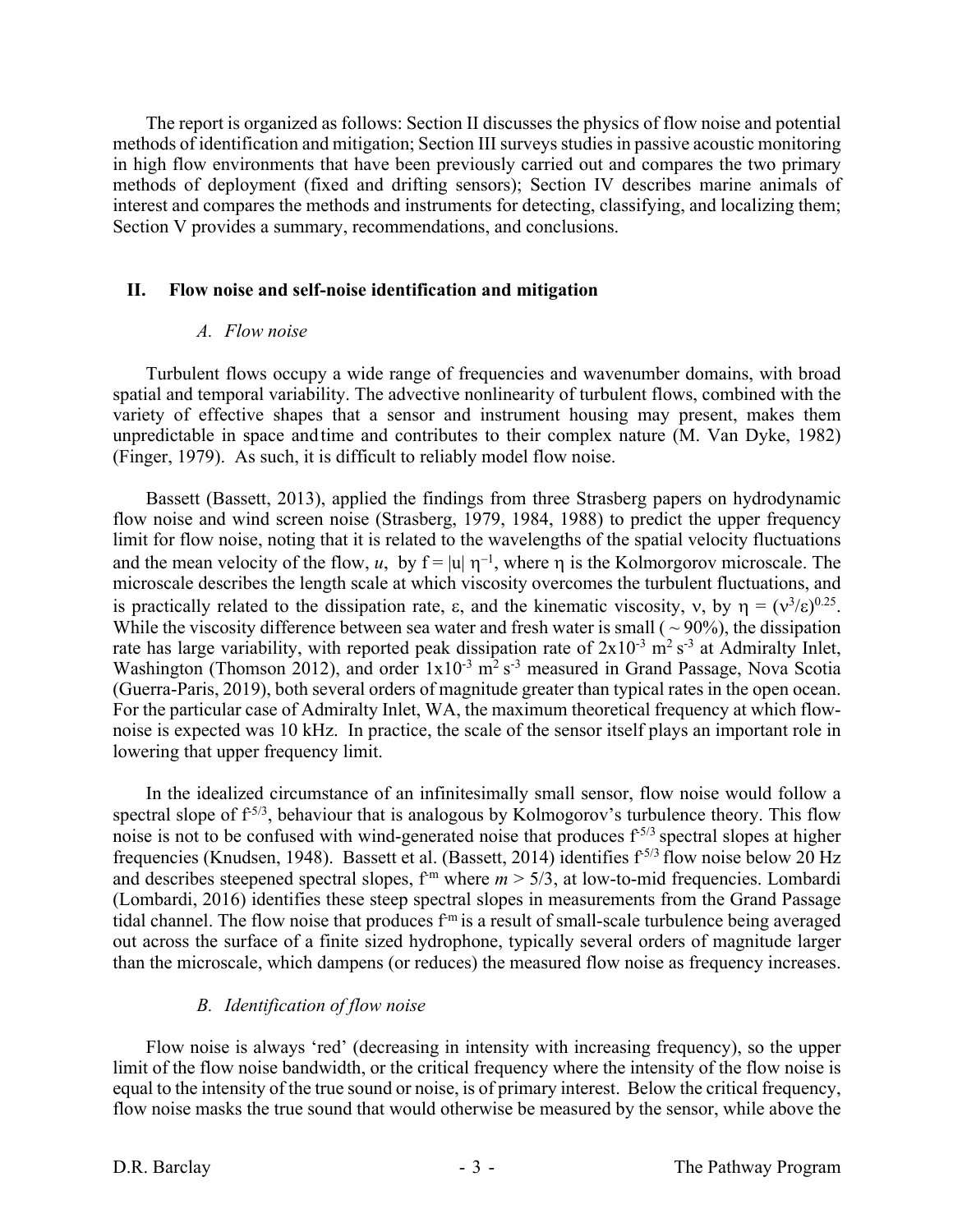critical frequency the measurement can be considered to be uncontaminated by flow noise. Flow noise and natural, wave driven noise in the ocean have spectra that obey power laws, where the former depends on the length scale of the sensor. To determine the critical frequency, a break in the slope of the spectrum can be found computationally, or by inspection. This method is generally employed and carries with it some level of uncertainty.

When measurements are made with two or more sensors, the spatial coherence between them may be used to identify the critical frequency with high accuracy (Auvinen, 2019). Propagating ambient noise is highly correlated between two hydrophones placed less than a few wavelengths away. Additionally, propagating noise at wavelengths sufficiently large relative to sensor spacing produces very high coherence at low frequencies, since the hydrophones become effectively colocated. Conversely, flow noise is a source of incoherence, as pseudo-sound is uncorrelated between sensor, thus flow noise is marked by low coherence while ambient noise is marked by high coherence (Barclay, 2013). At low frequencies (below frequencies corresponding to half the sensor separation) the transit of this coherence boundary, from flow noise (incoherent) to ambient noise (coherent) provides a precise metric for describing the upper extent of the flow noise bandwidth.

In some instances, co-located measurements of static and Lagrangian (drifting) hydrophones have been made to determine the upper bandwidth limit of flow noise on the static device, assuming the free drifting sensor is flow noise free.

#### *C. Mitigation strategies for flow noise*

The dampening effect associated with sensor size can be exploited by choosing a cut-off frequency above which true sound must be measured and designing the receiver's surface to have an area on the order of the corresponding acoustic wavelength in the fluid. In the case of recording turbine noise over a bandwidth of interest with respect to fish and other low-frequency sensing marine life  $(\sim 10 - 100)$ 's of Hz), the scale of such a sensor becomes impracticable. However, this mechanism has been theoretically developed and proposed for underwater surveillance applications. Ko demonstrated, for the particular case of flush mounted hydrophones as you might find on the hull of a submersible, that a careful choice of sensor shape, the application of an elastomer layer, and the combination of single hydrophones into an array can further reduce the effects of noise induced by a turbulent boundary layer flow (Ko, 1992, 1993). He further claims that the arrangement of array elements, including interelement spacing has little effect on the performance of the flow noise suppression.

 For the case of tidal turbine monitoring, Auvinen (Auvinen, 2019) and Worthington (Worthington, 2014) demonstrated that linear arrays can be used to reduce flow noise in open channel turbulent flow. As the flow noise is generated locally on each sensor, it is independent from one sensor to the next, while true propagating sound will appear coherent across the array. By coherently averaging the received signals across the array, the flow noise is suppressed while the true sound is amplified.

Another method to reduce the impact of flow noise is to use a flow shield and isolation system where the hydrophone is encased in a larger structure, either semi-permeable with a very low hydraulic conductivity, or impermeable and oil-filled. These types of systems should have three purely mechanical effects on the reduction of pseudo-sound. Firstly, the flow of water over the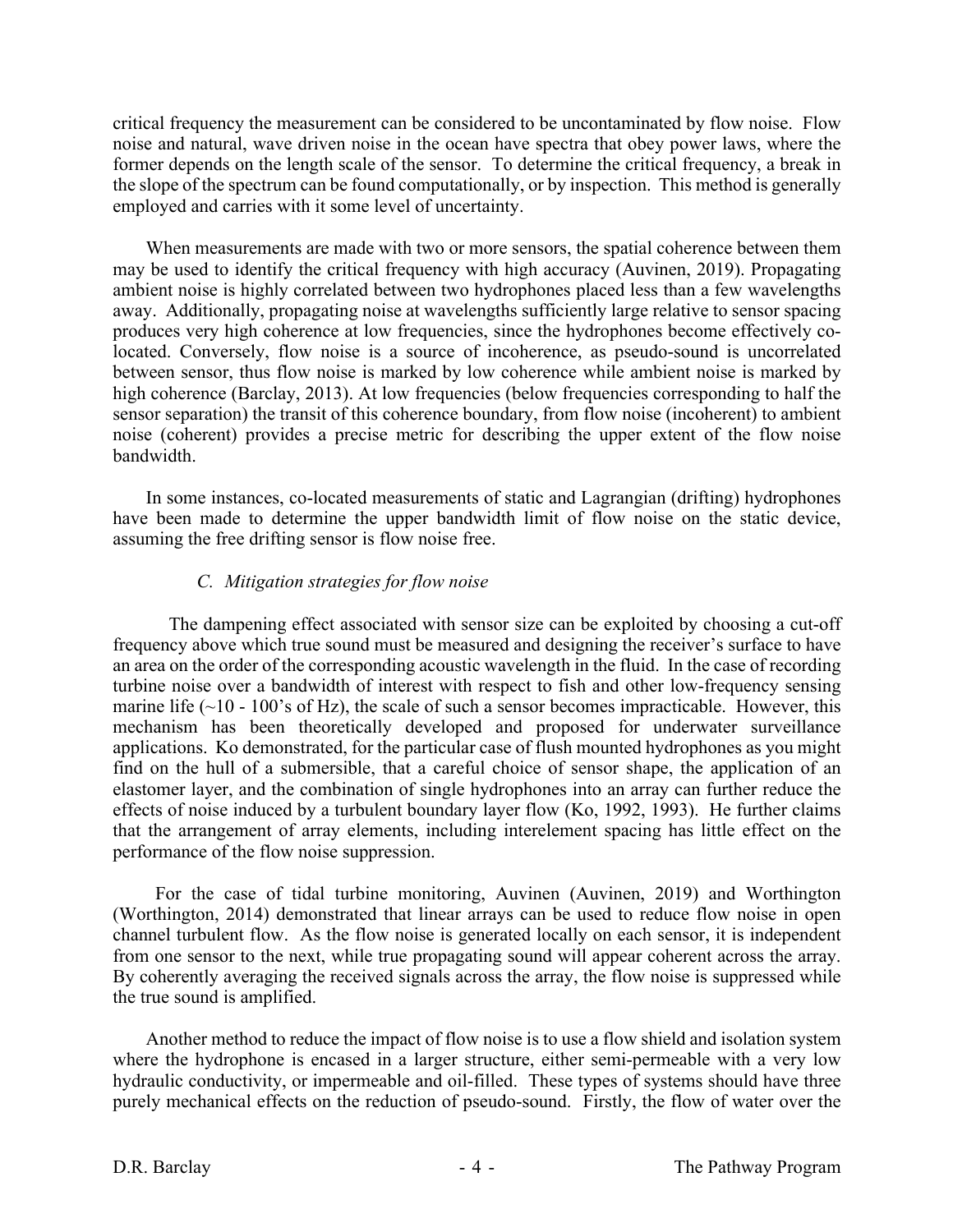hydrophone is eliminated by the shield acting as a baffle, along with any flow noise normally generated on the surface of the hydrophone. Vibrational noise will be generated on the shield, but as it is larger than the hydrophone, the upper frequency limit of flow noise is effectively lowered. Lastly, the hydrophone is suspended inside the shield using an isolation system that aims to minimize the vibrational energy transferred from the shield to the sensor. Without isolation, the flow shield may be wholly ineffective (Porskamp, 2015). These types of systems are extremely effective for in-air flow noise reduction, are commercially available, and seen in use by professional recording studios, and television news-people reporting in adverse weather conditions. It should be noted that conventional dynamic in-air microphones are not as sensitive as a ceramic hydrophone to vibrational energy propagating through the housing of the sensor, so an isolation system is usually not required and a fuzzy wind-sock attached directly fixed to the microphone can be quite effective. This is not the case with ribbon microphones or ceramic sensors, that should always employ suspension systems.

The spring constant needed for an effective isolation and suspension system is dictated by the wavelength. The resonance of the isolation system must be half the lowest desired resolvable (flow noise free) frequency. For frequencies on the order of  $10^2$  Hz, in water, where wavelengths are 5 times larger than in air, the suspension system becomes unreasonably large, as does the flow shield that encases it. As the size of the flow shield increases, so does the drag on the entire system and the problem is only practically tenable with careful engineering (e.g. dashpot suspension, hydrodynamic flow bodies). Additionally, the use of flow shields lowers the sensitivity of the hydrophone, requiring re-calibration, and reducing the effective listening range of a receiver (Malinka, 2015).

A simple method to minimize flow noise is to place the recording system in a region where flow speeds are minimized, such as very near the seabed, or out of the flow channel. In both cases, transmission loss between the turbine, animal, or source of interest must be well understood in order to determine a source level, or detection efficiency, as the study may require. As previous reports have identified (Environmental Effects Monitoring Programs, Fundy Ocean Research Center for Energy, March 2016), transmission loss in turbulent shallow water environments with high tidal flow is not well understood and must be further investigated. In the case of the depthdependence of background (turbine-less) noise in Minas Passage, a comparison of median pressure spectral densities between a bottom-mounted recording with a steel and neoprene flow shield, a free-drifting near surface hydrophone with a simple suspension system, and two static mid-water column mounted hydrophones with no-shields or suspension was made (Martin, 2018). The measurements between the drifter and bottom mounted system were the most in agreement. The upper frequency limit of flow noise on the bottom mounted system was 60 Hz, while the unshielded mid-water column phones had an upper frequency flow noise contamination limit of, optimistically, 600 Hz. Most importantly, the agreement between the drifter and the bottom mounted system suggests that the depth-dependence of ambient noise is minimal over the band of  $60 \text{ Hz} - 1 \text{ kHz}$ .

To better understand the sound propagation loss in a turbulent tidal channel and thus the effective horizontal ranges of sources such as turbines, marine animals, active sonars, and passive acoustic monitoring systems, one experiment has been carried out in Admiralty Inlet, Washington, and two experiments were carried out in in Grand Passage, Nova Scotia. The Admiralty Inlet experiment showed reduced transmission loss during slack tide and compared the results to geometric spreading laws. In Grand Passage, 2015, a drifting source was deployed near moored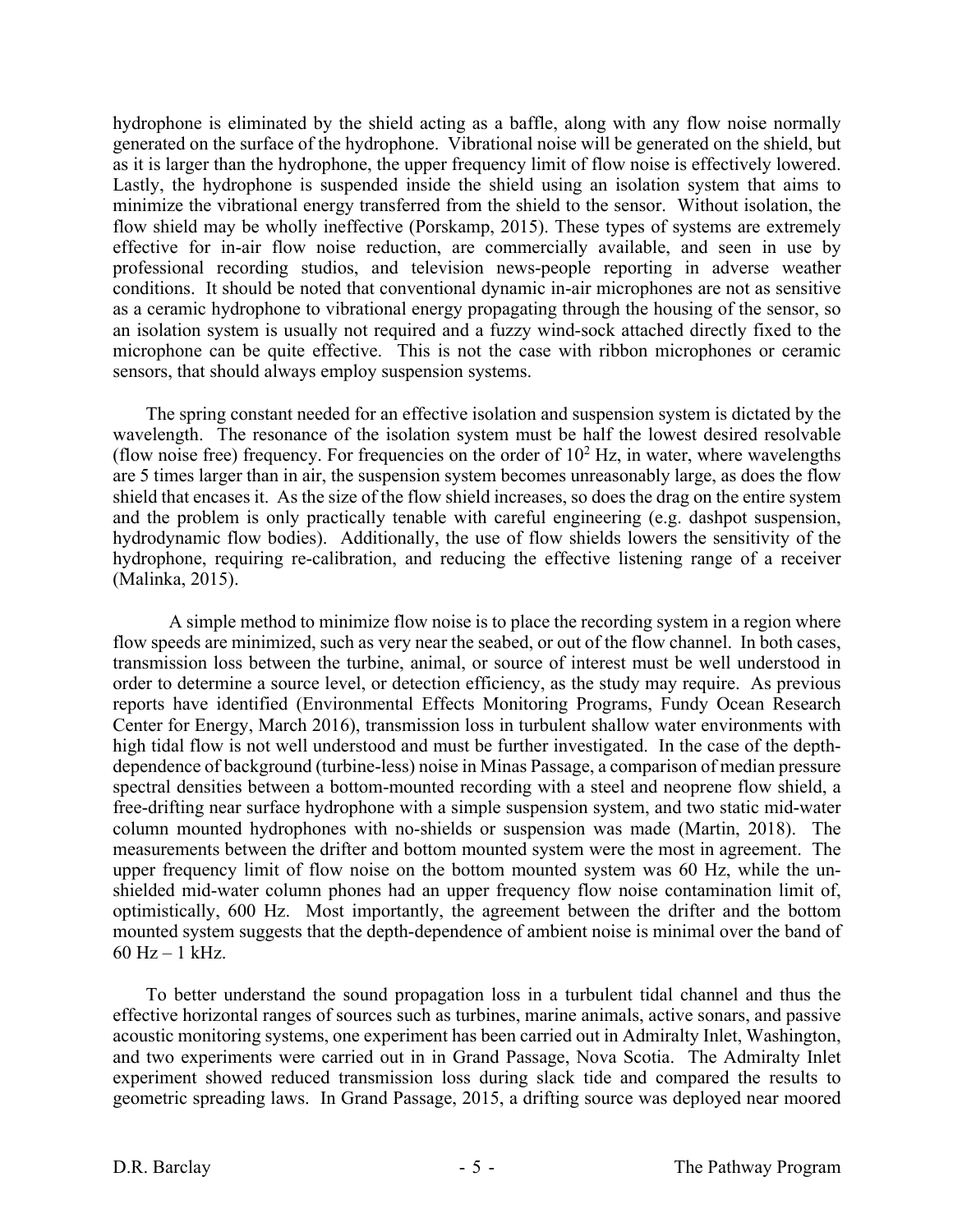hydrophones to determine the effective listening radius under different flow conditions and baffling arrangements, for that particular arrangement of recievers. In 2018, an active source and set of three receivers at distances between 100 m and 1.1 km were moored in Grand Passage. Linear frequency modulated sweeps, and pure tones were played every 30 minutes in an effort to quantify the effects of tidal state and mean and turbulent flow speed on transmission loss (Wilson, 2019). The analysis of the collected data is underway, along with the development of a validated transmission loss model for turbulent high mean flows.

#### *D. Self-noise*

Other forms of self-noise should also be taken into consideration when designing an experiment in a high flow environment. Systems suspended from surface floats will experience wave induced noise caused by vertical motion in the water column, unless an adequate isolation and suspension system is employed. Additionally, though drifting systems do an adequate job of removing the effects of the mean flow noise, the finite size of the drifting system may be subject to flow noise created by system motion due to turbulent flow and vertical sheer. One method employed to avoid this flow noise, or instrument motion noise, is to deploy the sensor inside of a drogue (Wilson, 2014). Moored systems with subsurface floats will suffer from cable strum, and noise induced by mooring knock down unless vortex shedding fairings, hydrophone isolation and suspension systems, and hydrodynamic floats are used. Bottom-mounted systems near the seabed are susceptible to turbidity currents. In high flow environments, sands and gravel have been observed to generate noise through contact directly on the instrument housing (Martin, 2018).

#### *E. Conclusions*

A review of the basic physics of flow noise, identification, and mitigation techniques for passive acoustic measurement methods in tidal channels has the following conclusions:

- 1) Due to high dissipation rates in tidal channels, flow noise can potentially mask sound over a very large bandwidth  $(0 - 10$  kHz).
- 2) The bandwidth of flow noise contamination can be generally identified by looking for regions of changing slope in the noise spectrum, or more accurately by investigating the frequency dependent spatial coherence between adjacent sensors in an array. Comparisons between drifting measurements and static measurements can also be used to identify flow noise bandwidth
- 3) Increasing the size of a sensor lowers the upper frequency limit at which flow noise masks a measurement.
- 4) Measuring sound with a coherently averaged array of sensors lowers the upper frequency limit at which flow noise masks a measurement.
- 5) Placing shielded sensors near the bottom boundary where flow speeds are reduced mitigates flow noise.
- 6) The depth-dependence of ambient noise in a shallow water tidal channel (Minas Passage) is negligible over the band  $100$  Hz  $-1$  kHz. Transmission loss modelling in turbulent media is poorly understood.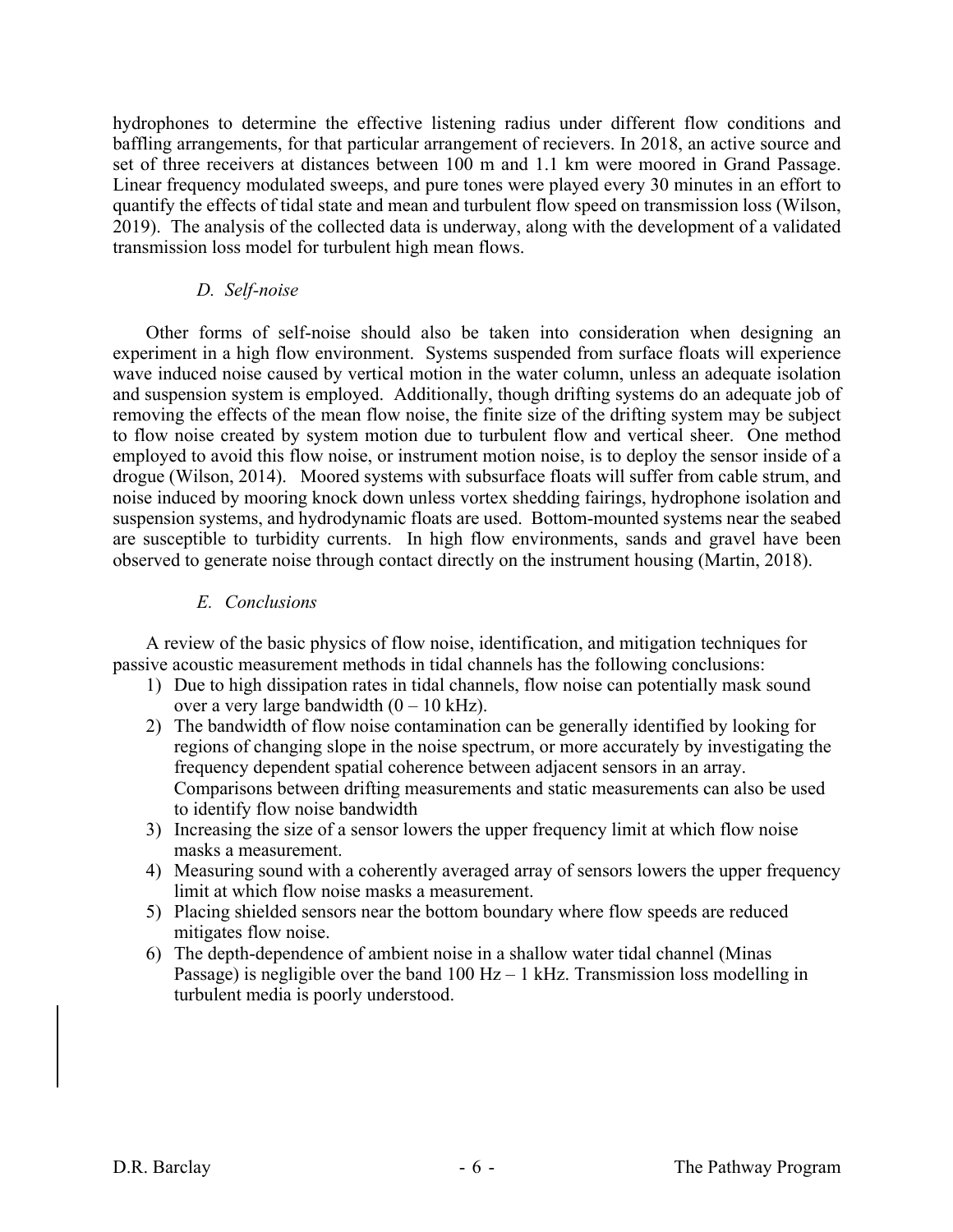#### **III. Sensor deployment configurations**

In 2013, two review papers were written covering all published acoustic environmental monitoring activity, the first by Robinson and Lepper based in the United Kingdom (Robinson, 2013) and the second by Copping et al., based in the United States of America (Copping, 2013). The latter study resulted in the Tethys database, an online resource collecting papers in the peerreviewed and grey literature on the topic of marine energy extraction, and environmental monitoring and impacts. Both surveys discuss wave energy and tidal energy conversion devices, system source levels, installation noise levels including pile driving, and methods used for passive acoustic monitoring.

For this report, the work of Robinson & Lepper and Copping is updated and expanded, summarizing the various passive acoustic monitoring efforts in tidal channels, consisting of ambient noise baseline measurements, turbine operational noise, construction and installation noise, and planned transmissions, presented in Table 1. The configuration of equipment employed for each measurement campaign is classified generally as 1) boat drifting, 2) buoy drifting, 3) bottom moored or mounted, or 4) turbine mounted single hydrophones, pairs, or larger (vertical, horizontal, or two dimensional) arrays. The objectives of the ensemble of studies at each site are described as either background, construction, or operational noise measurements, along with some selected publications describing the results. In certain cases, detection of marine animals or planned transmissions from user deployed sources are described. This table attempts to be exhaustive and up-to-date.

| Tidal Energy Noise Monitoring Campaigns  |                                                                |                                                                |                                                                                                |  |  |
|------------------------------------------|----------------------------------------------------------------|----------------------------------------------------------------|------------------------------------------------------------------------------------------------|--|--|
| Location                                 | Methodology used                                               | <b>Measurements</b>                                            | References                                                                                     |  |  |
| Lynmouth, UK                             | Drifting boat hydrophone                                       | Operational noise                                              | (Parvin et al 2005)<br>(Richards et al 2007)<br>(Faber Maunsell & Metoc<br>2007).              |  |  |
|                                          | Strangford Lough, UK Drifting boat hydrophone                  | Operational noise                                              | (Nedwell and Brooker,<br>2008)<br>(Kongsberg, 2010)<br>(Götz et al, 2011)                      |  |  |
| Fall of Warness,<br>Orkney, UK           | Drifting boat hydrophone<br>Drifting buoy hydrophone           | Background noise,<br>Construction noise,<br>Operational noise. | (Wilson et al, $2010$ )<br>(Aquatera 2010, 2011)<br>(Wilson, 2014)<br>(Beharie and Side, 2011) |  |  |
| Cobscook Bay, Maine,<br><b>USA</b>       | Drifting buoy with pair of vertically<br>separated hydrophones | Operational noise.                                             | (CBTEP, 2012)                                                                                  |  |  |
| Kvalsund,<br>Western Finnmark,<br>Norway | Drifting boat hydrophone                                       | Operational noise                                              | (Akvaplan-niva, 2009)                                                                          |  |  |
| East River, New York,<br><b>USA</b>      | Towed hydrophones                                              | Operational noise                                              | (OES, 2013)                                                                                    |  |  |

*Table 1. Summary of deployment locations, passive acoustic monitoring equipment configurations employed, acoustic measurement type, and associated references.*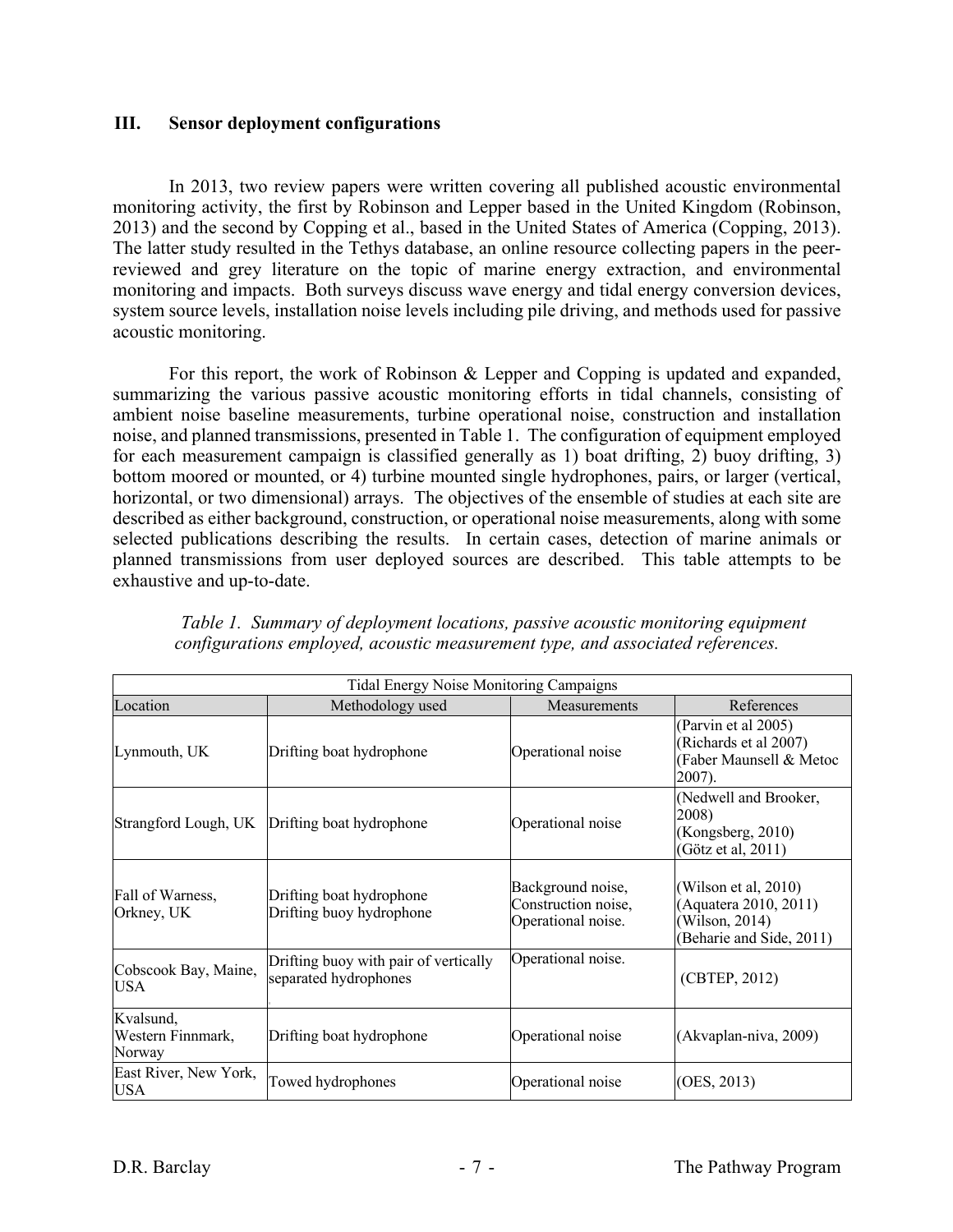| Admiralty Inlet, Puget<br>Sound, USA                                                                                              | Bottom mounted hydrophone,<br>Drifting buoy with vertical pair of<br>hydrophones,<br>Drifting boat hydrophone,<br>Drifting vertical line array. | Background noise,<br>Operational noise,<br>Planned transmissions                                      | (Bassett, 2010, 2013, 2014)<br>(Polagye, 2012)<br>(Copping et al 2013)<br>(Xu, 2012)         |
|-----------------------------------------------------------------------------------------------------------------------------------|-------------------------------------------------------------------------------------------------------------------------------------------------|-------------------------------------------------------------------------------------------------------|----------------------------------------------------------------------------------------------|
| Minas Passage, Bay of<br>Fundy, Canada                                                                                            | Drifting buoy hydrophone,<br>Bottom moored system,<br>Turbine mounted system,<br>Moored subsurface float,<br>Boat deployed horizontal array.    | Background noise,<br>Free spinning turbine<br>noise.                                                  | (Martin, 2012)<br>(Martin, 2018)<br>(Tollit, 2013)<br>(Auvinen, 2019)                        |
| Schottel, Queen's<br>University Belfast Tidal<br>Test Site in Portaferry,<br>Northern Ireland                                     | Drifting buoy hydrophone                                                                                                                        | Background noise,<br>Operational noise<br>including free spinning<br>and braking.                     | (Schmitt, 2015)                                                                              |
| River Turbine, Iguigig,<br>Alaska, USA                                                                                            | Drifting spar buoy hydrophone                                                                                                                   | Operational noise                                                                                     | (Polagye, 2015)                                                                              |
| Site Expérimental<br><b>Estuarien National pour</b><br>l'Essai et l'Optimisation<br>Hydrolienne<br>(SEENOH), Bordeaux,<br>France  | Drifting boat hydrophone                                                                                                                        | Background noise,<br>Installation noise,<br>Operational noise                                         | (Bald, 2015)<br>(Giry, 2018)                                                                 |
| Cook Inlet, Alaska,<br>USA                                                                                                        | Moored directional array,<br>Moored hydrophone                                                                                                  | Background noise,<br>Beluga whale monitoring                                                          | (Worthington, 2014)                                                                          |
| Ramsey Sound, UK                                                                                                                  | Boat deployed partial drifting<br>hydrophone with subsurface float and<br>weight,<br>12 element turbine mounted array                           | Background noise,<br>Cetacean detection and<br>localization                                           | (Broudic, 2012a, 2012b)<br>(Willis, 2012)<br>(Malinka, 2018)                                 |
|                                                                                                                                   | Bottom moored hydrophone,<br>Grand Passage, Canada Drifting buoy hydrophone<br>Turbine mounted hydrophone                                       | Background noise,<br>Planned transmissions                                                            | (Malinka, 2015)<br>(Wilson, 2019)                                                            |
| <b>West Scotland (Sound</b><br>of Islay, Scarba, the<br>Great Race, Gulf of<br>Corryvreckan, Kyle<br>Rhea, the Sound of<br>Sleat) | Moored C-PODs<br>Drifting C-PODs<br>Moored vertical line array<br>Bottom mounted hydrophone,<br>Towed hydrophone array,<br>Drifting hydrophone. | Porpoise detection and<br>localisation<br>Baseline noise,<br>Construction noise,<br>Operational noise | (Wilson, 2013)<br>(Macaulay, 2017)<br>(Benjamins, 2016)<br>(EMEC, 2012)<br>(Benjamins, 2017) |
| Mississippi River,<br>Memphis, Tennessee,<br><b>USA</b>                                                                           | Moored hydrophone<br>Drifting hydrophone                                                                                                        | Background noise,<br>Operational noise.                                                               | (Bevelhimer, 2016)                                                                           |
| Sequim Bay,<br>Washington, USA                                                                                                    | Bottom mounted vector sensor array                                                                                                              | Test tones                                                                                            | (Raghukumar, 2019)                                                                           |

At the 17 study sites presented, each representing a larger number of individual experiments, measurement campaigns and studies, seven studies employed moored or bottom mounted systems, 14 used drifting buoy or boat measurement, and six have used drifting and moored hydrophones, in some cases simultaneously as a means of quantifying flow noise. Six sites have been studied using directional arrays or pairs of hydrophones to incorporate directional information of the noise field, perform localization of marine animals, or to supress flow noise.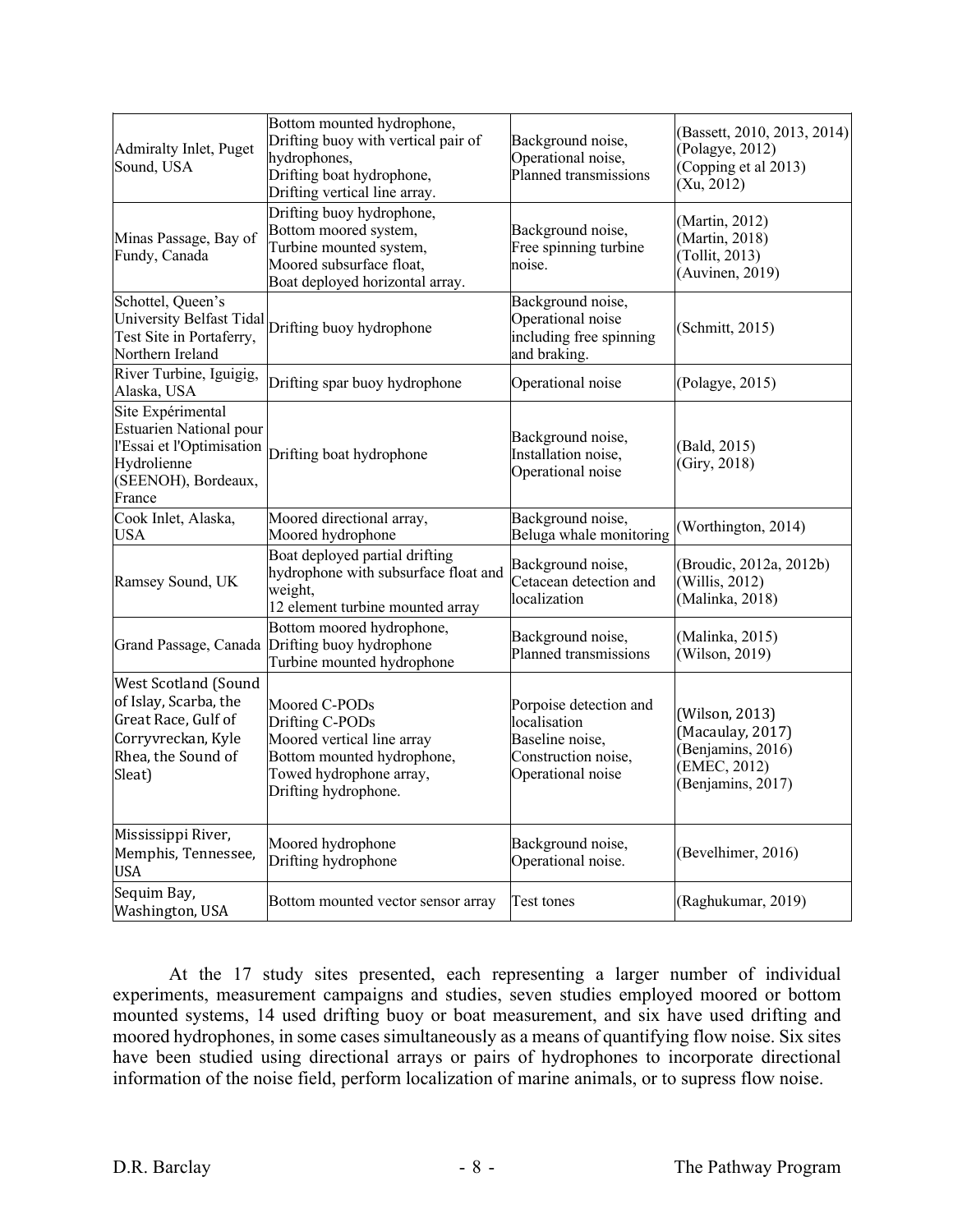Many early studies used drifting boat deployed hydrophones, though self-noise generated by surface motion and boat noise such as lapping of waves against the hull and topside activity were identified as significant contaminants in the acoustic records. Hydrophones deployed under drifting buoys with isolation and suspension systems, drogues, or catenary sections were employed in later studies to improve the reduction of surface motion noise, and the associated turbulent flow noise. In general, these types of measurements are described as having the highest fidelity to the true sound field and this claim is often substantiated by the demonstration of relatively reduced flow noise and motion induced noise levels on subsequently collected sets of data.

In a subset of cases, comparisons between moored recorders and drifting recorders are used to quantify the performance of flow noise suppression on static systems. Operationally, bottom mounted systems provide the ability to monitor a single point in space for a long period of time (even indefinite), while drifting systems measure a snapshot (typically on the order of minutes) of the noise field over wider area. The advantages and disadvantages of these two methods must be put in context of the monitoring program being designed.

For example, in quantifying turbine generated noise, flow noise suffered by a static system tends to mask the frequencies (10's - 100's of Hz) of interest, therefore favouring a labour intensive and carefully executed drift measurement campaign. For the detection and localization of marine animals such as porpoise and Beluga, the band of interest is outside of the flow noise contaminated acoustic regime and moored or even turbine mounted sensors are adequate. For monitoring harbor porpoises and other odontocetes, C-PODs (autonomous echolocation loggers), were popularly employed as both drifters and moored units, and found to be reasonably effective in both configurations.

 In the case of continuous real-time monitoring, a cabled moored or mounted system is the only option, thus methods of flow noise suppression must be employed if the objective is to record turbine generated noise. No standard flow shield design has been proposed, and results from flow shield experiments are mixed, sometimes reducing flow noise (Raghukumar 2019, Bassett 2013), sometimes reducing sensitivity with no effect on flow noise over the band of interest (Malinka 2015, Porskamp 2015). A number of custom-built arrays were deployed in tidal channels with various motivations; however, the use of large diameter horizontal arrays has not been well investigated. A significant body of literature and expertise concerning ship towed passive sonar systems has been developed over the last century, including analytical theories for the prediction of flow noise for sensors placed in oil filled elastomeric tubes (e.g. Corocos, 1963, Knight, 1996). A study of towed array design knowledge could lead to significant advances in flow noise suppression from stationary hydrophone systems in tidal channels, through both improved isolation, and signal processing.

Digital hydrophones, which are now manufactured by a number of North American and international companies, are preferable for permanently cabled static observation systems because of their ability to optically transfer data at high speeds and with little signal attenuation, though this was only demonstrated in a single report. Digital hydrophones, particularly the OceanSonics icListen, were a popular choice for deployment in tidal channels, likely because of their compact form factor.

The field intensive requirement of drifter deployments is seen as a major drawback from an otherwise ideal technology. One proposed solution is the autonomation of drifting passive acoustic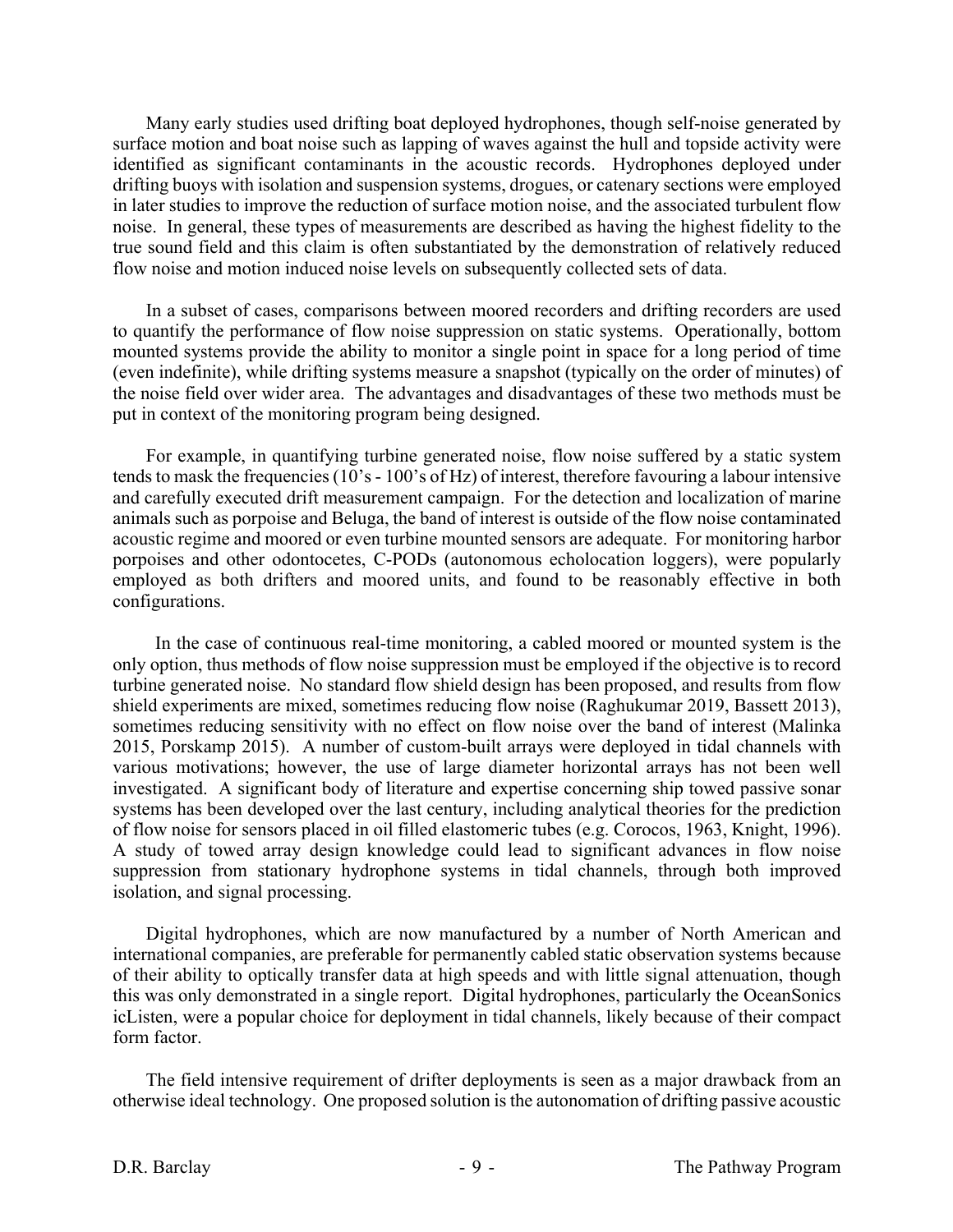monitoring systems. Research is underway using Unmanned Arial Vehicles (UAVs) to make underwater noise measurements using dip sonars (Lloyd, 2017). The use of a station-keeping autonomous hovercraft with a deployable acoustic sensor has also been proposed (Barclay, 2019). Both technologies could potentially provide duty cycled long term monitoring of tidal energy sites, without the interference of flow noise.

Polagye (2014) and Lepper (2016) mention the importance of particle motion (as opposed to pressure) measurements due to the physiological sensitivity of some marine animals to particle velocity as opposed to pressure. An array of vector sensors, capable of resolving particle motion and pressure, was deployed in a single study (Raghukumar, 2018, 2019), demonstrating the ability to resolve directional information in the sound field while identifying flow noise contamination. However, this system operated with a limited acoustic bandwidth of 50 Hz - 5 kHz, reducing its ability to resolve vocalizing animals of interest, particularly echolocation clicks.

#### **IV. Detection, classification, and localization of marine animals**

Several scientific objectives were met in the studies listed in Section III, Table 1. The objectives of interest for this report are the detection, classification, and localization of vocalizing marine animals. In order to understand which passive acoustic instruments are best suited to these tasks, and future work on animal presence, population density estimate, and animal-turbine interaction, the published studies were surveyed to determine which marine animals were detected in the study area, the passive acoustic instrument used to make the detection, and the relative performances of these instruments. In these comparisons, an effort is made to understand factors that will influence the detection efficiency of the instrument, such as flow noise (or current flow speeds), ambient noise with special attention paid to sediment generated noise on the seafloor, reverberation, the propagation environment, sensor placement, and sensor deployment methodology. In considering these factors, and by estimating their relative effects, the performance of the sensors can be compared more directly.

#### *A. Marine animals of interest*

In order to best understand detection performance, the bandwidth of the marine animal vocalizations must be known. Over the ensemble of study sites, the known presence by acoustic detection of marine animals is summarized in Table 2, along with the relevant bandwidth of interest for each animal and instrument used to make the detection.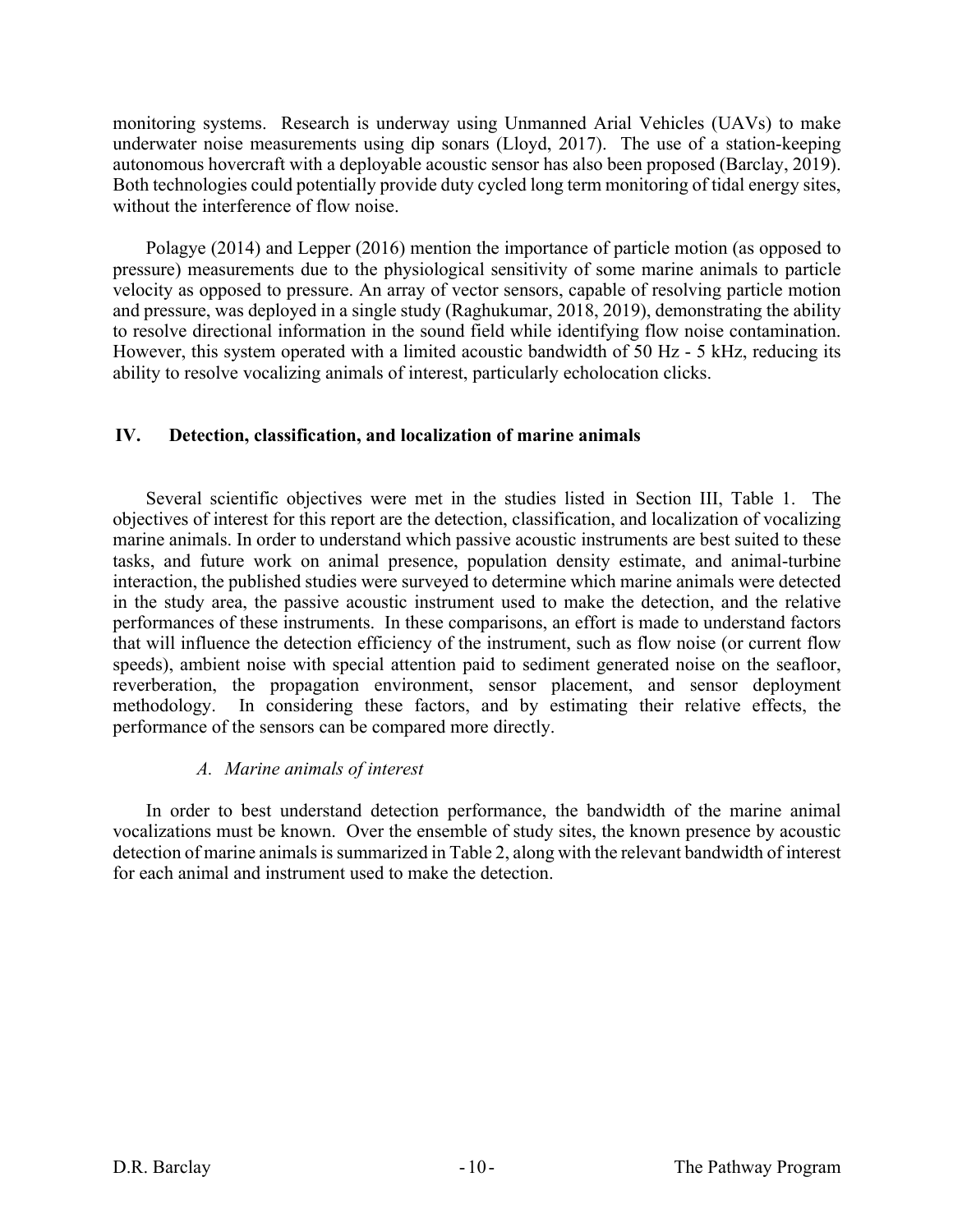| Marine animals detect at tidal energy sites |                                     |                              |                        |  |  |
|---------------------------------------------|-------------------------------------|------------------------------|------------------------|--|--|
| Marine animal                               | Study site( $s$ ) present           | Characteristics of           | Instrument used        |  |  |
|                                             |                                     | vocalizations                |                        |  |  |
| Dolphins                                    | Ramsay Sound, Minas Passage         | Clicks: with root mean       | C-POD                  |  |  |
|                                             |                                     | square bandwidths of         | Turbine mounted        |  |  |
| (bottlenose,                                |                                     | 23–54 kHz, centred at $\sim$ | hydrophones            |  |  |
| Risso's, short-                             |                                     | 90kHz                        |                        |  |  |
| beaked common,                              |                                     |                              |                        |  |  |
| Atlantic white-                             |                                     | Whistles, varying            |                        |  |  |
| sided and white-                            |                                     | bandwidth: low 10's of       |                        |  |  |
| beaked dolphin)                             |                                     | kHz                          |                        |  |  |
|                                             |                                     |                              |                        |  |  |
| Harbour porpoise                            | Great Race, Scarba, Sound of Islay, | Clicks: centred at 130 kHz   | C-POD (bottom          |  |  |
|                                             | Minas Passage, Admiralty Inlet,     | with 16kHz bandwidth.        | mounted, SUB           |  |  |
|                                             | Kyle Rhea                           | Highly directional (beam     | moored, drifting)      |  |  |
|                                             |                                     | pattern 9.5 to 16 degrees).  | Boat drifting vertical |  |  |
|                                             |                                     |                              | line array             |  |  |
|                                             |                                     |                              | Drifting hydrophones   |  |  |
| Beluga Whale                                | Cook Inlet                          | Clicks with bandwidths of    | EAR                    |  |  |
|                                             |                                     | $40 - 120$ kHz               | C-POD                  |  |  |
|                                             |                                     | Non-echolocation calls: 2.0  | <b>DASAR</b>           |  |  |
|                                             |                                     | to $5.9$ kHz                 |                        |  |  |

#### *Table 2. Survey of acoustically detected marine animals in tidal channels, characteristics of sounds produced, and instrument packages used for detection.*

It should be noted that animals such as the harbour and grey seals, and humpback, fin, and minke whales have been visually observed in Minas Passage but have never been acoustically detected, despite acoustic monitoring with some regularity. In most cases, the presence of these animals is rare, their calls are sporadic and infrequent, and simply may not have coincided with a passive acoustic survey. However, these animals produce sound mostly below 1 kHz, and always below 5 kHz where masking from flow noise may also be contributing to the absence of detections. It is difficult to conclude which factor is playing the limiting role in the lack of acoustic observations of these animals.

Over the band of 5 kHz – 10's of kHz, beluga non-echolocation calls and dolphin whistles should be detected in tidal channels where these animals are present. The limited number of studies on these animals do not report many detections of these types of calls, though it is difficult to conclude if that is due to the limited presence and call rates coupled with the sparsity of data sets, or the frequency band and potential masking of the calls.

The endangered Southern Resident killer whale are frequently visually observed in Admiralty inlet, WA (Snohomish PUD, 2012). These animals produce echolocation clicks centered at 60 kHz with bandwidths of 50 kHz, as well as social vocalizations in the band  $1 - 6$  kHz. A modelling study found that passive acoustic detection range of the whales in the tidal channel reduces by 90% during flood and ebb tides strong enough for turbine operation, relative to slack tide (Bassett, 2013). This proposed mechanism of the reduction of this range is masking by sediment generated noise. No published acoustic observations of the killer whales at this site have been reported.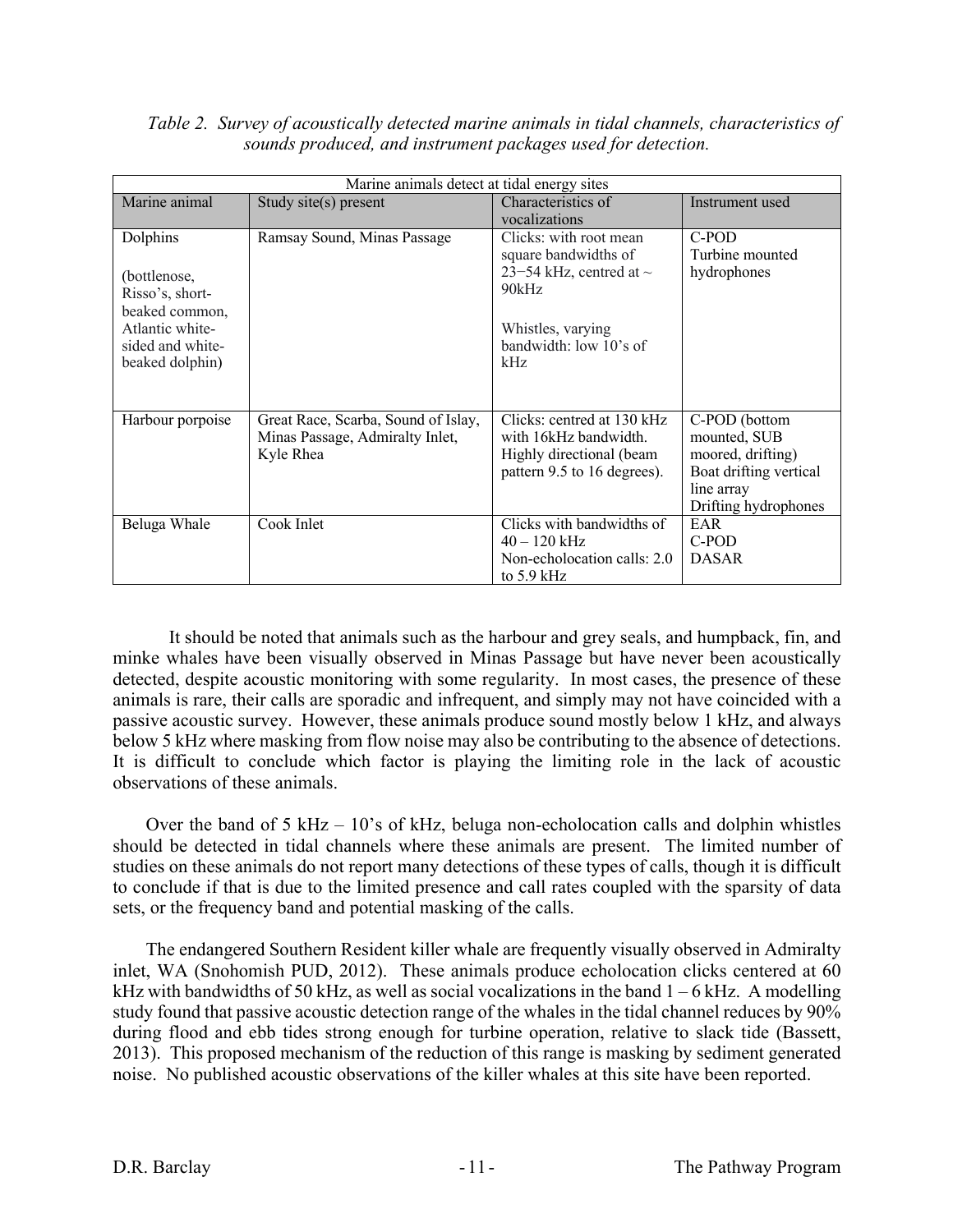Passive acoustics monitoring may also be used to detect fish (Luczkovich, 2008). However, in all cases the combination of low source levels (typically around 130 dB re 1  $\mu$ Pa) and their frequency band (100's of Hz) makes the detection of fish in high flow environments very unlikely due to flow noise masking. No passive acoustic observations of fish have been reported in the studies listed in Table 1.

The majority of passive acoustic monitoring studies of marine animals in tidal channels are centered on the detection, classification, and localization of harbour porpoises, dolphins, and belugas using their echolocation clicks. These short duration signals have reasonably wide bands  $(10 - 50 \text{ kHz})$  and are centered at relatively high frequencies  $(90 - 130 \text{ kHz})$ .

#### *B. Instrument and detection rates comparison studies*

A limited number of passive acoustic instrument packages have been used to detect marine animals in tidal channels. Since the primary signals of interest are echolocation clicks, the data recording packages suitable for detection must have high sampling rates, above 250 kHz, and thus large memory capacity for storing the raw pressure time series. Acoustic data collected as raw pressure time series must be processed for detection, classification, and localization using either commercially available software or using custom detection algorithms. A popular choice amongst researchers was the use of PAMGUARD, an open source software managed by Sea Mammal Research Unit at the University of St Andrews in Scotland. The software allows automated detection and classification of marine animals sounds in the time series, and recently, localization modules have been added to its library.

One established alternative to these separate hardware (recording) and software (detection and classification) systems is the development of stand-alone instruments, where the pressure time series is analyzed in real-time given some prescribed criteria which provides classification of clicks, and then discarded, while the meta-data is stored. Chelonia Ltd. has manufactured three generations of this class of instrument called the POrpoise Detector (POD): the T-POD, the digital C-POD, and most recently the C-POD-F, which allows storage of the full wave form of each detection. In the case of the C-POD, the instrument used in the majority of studies surveyed here, the time and duration of each detected click are recorded. Clicks are detected using a proprietary algorithm and classified using the KERNO classifier (also proprietary) which identifies the echolocating species.

These two classes of systems have been deployed in drifting, moored, bottom mounted and turbine mounted configurations, and used to detect, classify, and located porpoises, dolphins, and belugas in tidal channels and have been shown to have very different performances.

A study in the relatively benign environment of the Baltic Sea found that a co-located C-POD detected between 21 – 94% of the click trains detected by PAMGUARD applied to broadband recordings made on a SoundTrap, a conventional pressure time series recorder produced by Ocean Instruments (Sarnocinska, 2016). The reduced rate of detection was due to many factors, but the primary one was that PAMGUARD detects individual clicks, while C-POD detects trains of clicks using patterns in the inter-click intervals as well as characteristics of the clicks; a more restrictive and discerning detection algorithm. All trains of four clicks or less are ignored by the C-POD, for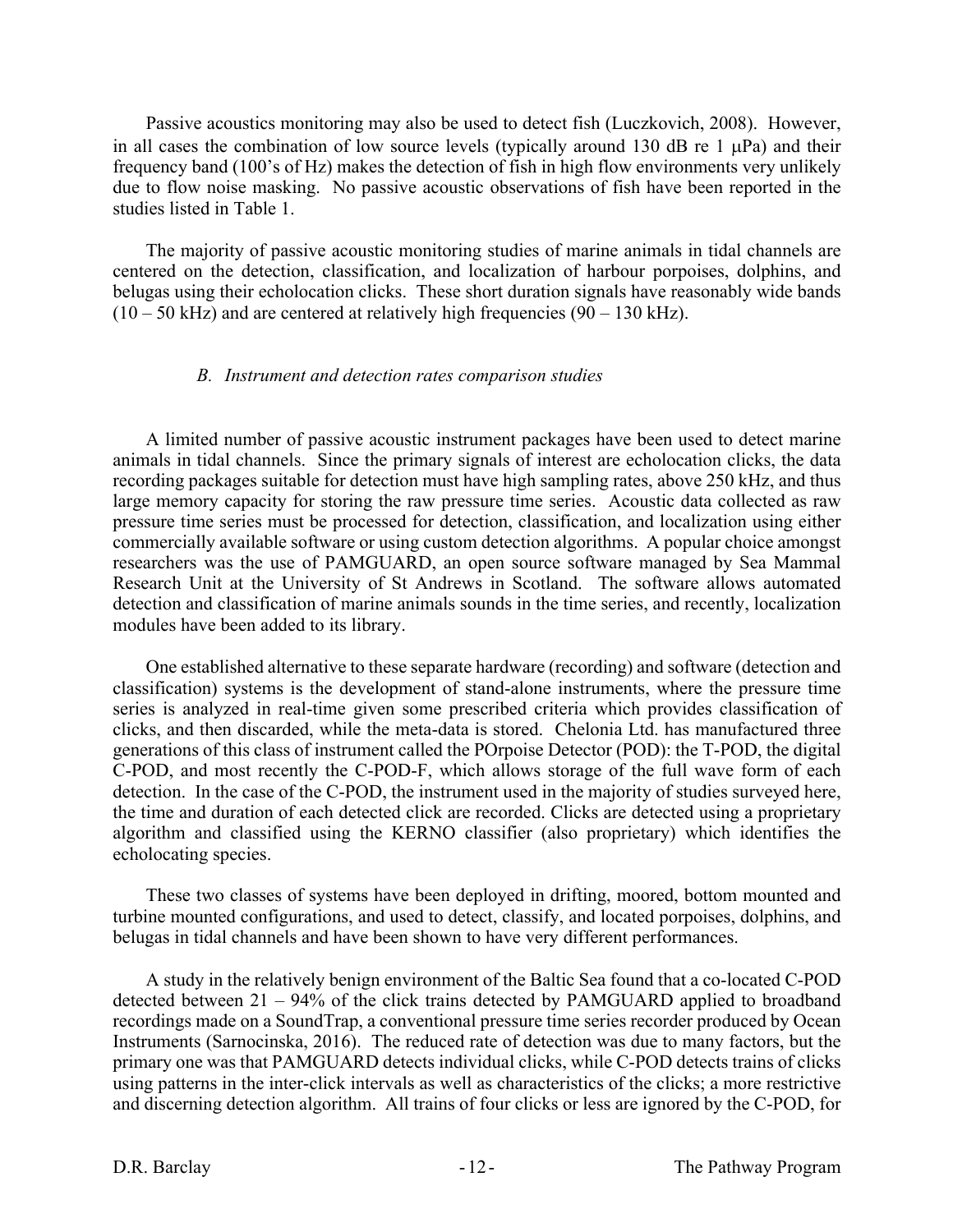example, which greatly reduces false positives. PAMGUARD's click detection algorithm compares energy in narrow-band filters whereas the C-POD employs a zero-crossing algorithm.

The large spread in the detection ratio of the two systems was the result of very poor correlation between the detection rates in time. In the research paper, one proposed explanation is that the signal excess required for a positive detection on the C-POD is larger than that of PAMGUARD's algorithm. Although this would impact the detection ratio between instruments and provide a non-zero intercept when calculating the linear regression between relative performance, this would not cause poor correlation at higher signal excess levels than the minimum detection threshold, shown as the large spread in the scatter plot presented in Fig. 2 of (Sarnocinska, 2016). The study also observed that when only a few animals were in the study area, the C-POD tends to report a detection rate of zero as compared to a non-zero rate reported by PAMGUARD, which suggests either that hydrophone sensitivity (detection range) is higher on the SoundTrap, or that the rate of false positives could be very high (order  $10<sup>3</sup>$  clicks per minute) on the SoundTrap, although this seems unlikely.

The lack of a consistent linear relationship between the detection rate in clicks-per-minute of the C-POD and SoundTrap-PAMGUARD highlights the fact that data collected on these two classes of systems cannot be directly compared. Instead, the difference between acoustic sensitivities and detection efficiencies must be understood. By accounting for the effective listening range and detection efficiencies, it is conceivable that a method for inter-data comparison may be developed.

Another study in a non-tidal environment comparing a co-located C-POD and a Digital acoustic MONitoring (DMON) recorder (Woods Hole Oceanographic Institute) found that C‐ PODs reported a small number of false detections, with false positive rates ranging between 1% and 4% for individual units (Roberts, 2015). In this case, the researchers compared recorders using 'detection positive minutes', per unit time. With this metric, it was found that C‐PODs performed with a high accuracy and low spread in detection ratio relative to the time series recorder (72%– 91%) over a period of  $\sim$  8 hours. The authors also show that this performance ratio depends on the unit time over which detection positive minutes are computed.

A study in Monterey Bay, California found very good agreement between the number of echolocation-clicks per hour detected on a co-located SoundTrap and C-POD (Jacobson, 2017). In this case, the pressure time series data were analyzed using an in-house built detector and filtering scheme and found 13% more echolocations than the C-POD.

A comparative study of harbour porpoise detection rates between a C-POD housed within streamlined SUB buoy suspended 3 m above the seafloor, two bottom platform mounted C-PODs, and a co-located conventional passive acoustic recorder, the icListen (OceanSonics) was carried out in 2014 in the Minas Passage (Porskamp, 2015). High-flow induced noise in the caused the C-POD's maximum recordable clicks per minute to be exceeded, resulting in 'lost time', and thus under-detected porpoise click trains. This effect was greater on the SUB buoy C-POD than the bottom mounted units. This may be due to flow noise, sediment generated noise, mooring noise (including noise generated by the mooring being blown down against the bottom). The latter is the most likely since it is expected that sediment generated noise would be greater or equal in intensity near the bottom so would contribute equally to lost time on both recorders, and, while flow increases with decreasing depth, it is not likely to be significant at frequencies above 10 kHz.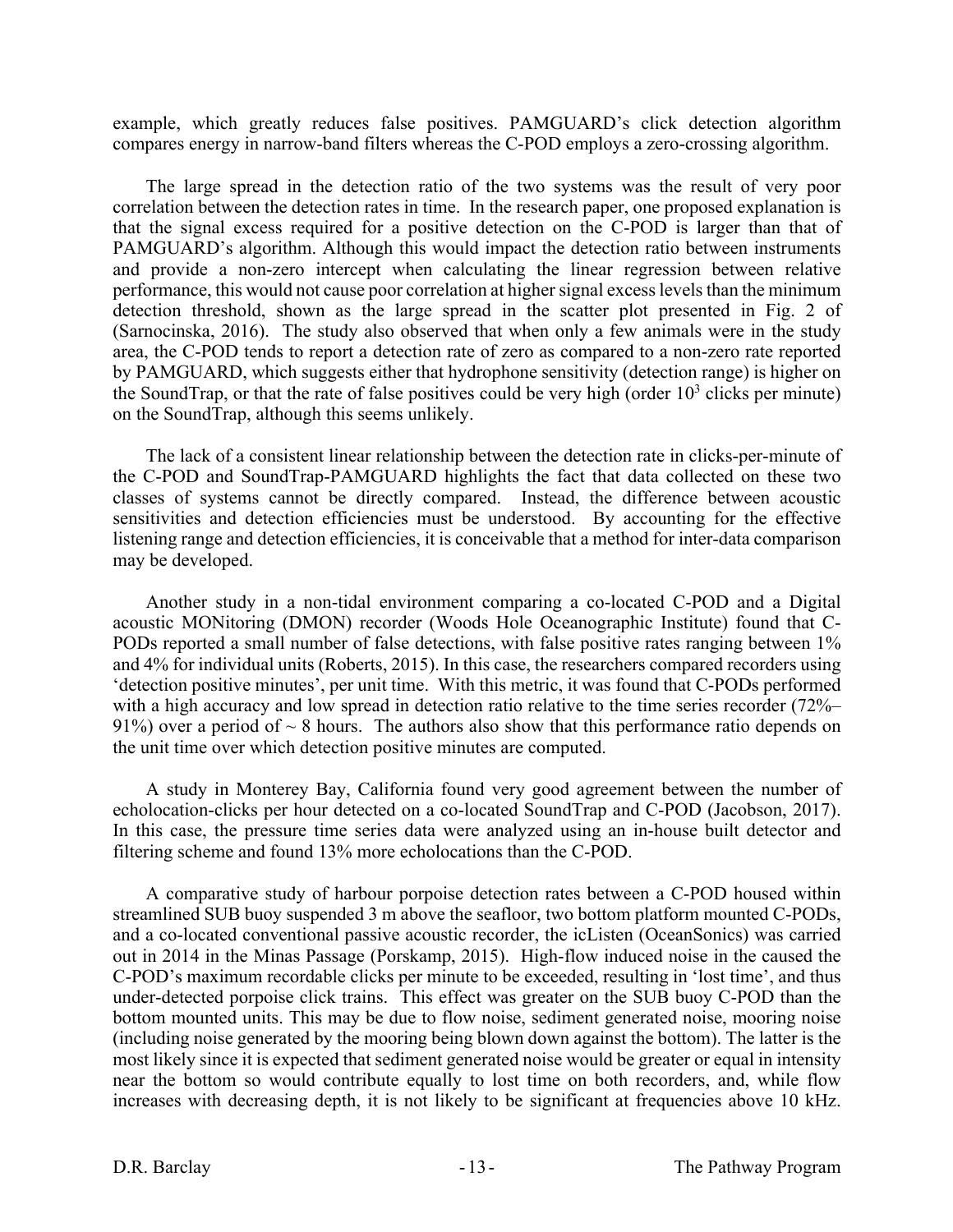Reports of saturation of the C-POD detection buffer due to sediment generated noise have been made by researchers in Admiralty Inlet and previously in Minas Passage (Tollit, 2013).

The bottom mounted C-PODs detected roughly 10 times more detection minutes per day than the subs mounted C-POD, while the icListen detected five times more detection minutes per day than the co-located C-PODs. Another comparison experiment in Minas Passage also observed a factor of 10 increase in the number of detection minutes on an icListen as compared to the C-POD (Tollit, 2013). This is either due to the software analysis technique applied to the icListen time series (i.e., the detection algorithm), or greater flow and/or electronic noise present in the C-POD recording. The flow noise generated on both instruments is likely similar, as the physical dimensions of the two co-located instruments are similar. The receiving sensitivity of the C-POD is -211 dB re  $1 \text{V}/\mu$ Pa and the icListen is -169 dB re  $1 \text{V}/\mu$ Pa. Though these reported sensitivities are significant, the detection stage of each package also contributes to the disparity between measurements.

A study in Kyle Rhea was carried out with deployments of C-PODs moored 5 m from the bottom along the edge of the channel (in an effort to protect the instruments from the full force of the flow) and drifters comprised of a surface float and a C-POD mounted on a Lagrangian drogue 5 m below the surface (Wilson, 2013). Additionally, a pair of HS150 (Sonar Research & Development) hydrophones were towed 100 m behind a boat through the study area in a separate acoustic and visual survey. The hydrophone data was analyzed using PAMGUARD to detect clicks, which were classified manually. The moored C-PODs suffered from lost time due to high background noise, while the co-incident drifting C-PODs did not, suggesting that flow noise is causing the buffer saturation on the moored units, or that the moored units were placed in areas of high background (sediment generated) noise. Comparisons with the towed array are limited in this study, but generally it was found that the drifting C-PODs had the highest detection rates.

Comparisons of the ability of a C-POD, duty cycled Ecological Acoustic Recorders (EAR, Oceanwide Science Institute), and the Directional Autonomous Seafloor Acoustic Recorder (DASAR, Greenridge Scientific) to detect Beluga whales in the tidal energy site in Cook Inlet, Alaska were made (Worthington, 2014). Detections from the raw acoustic data were found using an in-house developed whistle detector, with a human verification step to eliminate false positives. In order to reduce the complication of recorder specific detection efficiency comparison, the metadata were decimated to detections per hour across all three devices and presented in the final report as detections per month, and detection days per month. Even with this further data processing step, the agreement between devices was poor, with the C-POD outperforming the DASAR and EAR by a factor of two in December, March, and April, while the reverse is true in November and January. To further cloud data interpretation, the C-POD only detected echolocation clicks, while the DASAR and EAR only detected social Beluga vocalizations since their sampling frequency was too low to detect the echolocation signals.

A drifting pair of icListen recorders and a pair of C-PODs were deployed in Minas Passage on a single float spanning the upper 20 m of the water column (Adams, 2018). The drifting C-PODs suffered no lost time due to buffer filling, which supports a hypothesis that flow noise or mooring generated noise is responsible for triggering false detections. Sediment generated noise was not reported on in the study, but the acoustic time series data could be analyzed to investigate the depth-dependence and spatial variability of such noise. The detection minutes on the icListen were between 4-5 times greater than on the C-PODs. In this case, an in-house developed software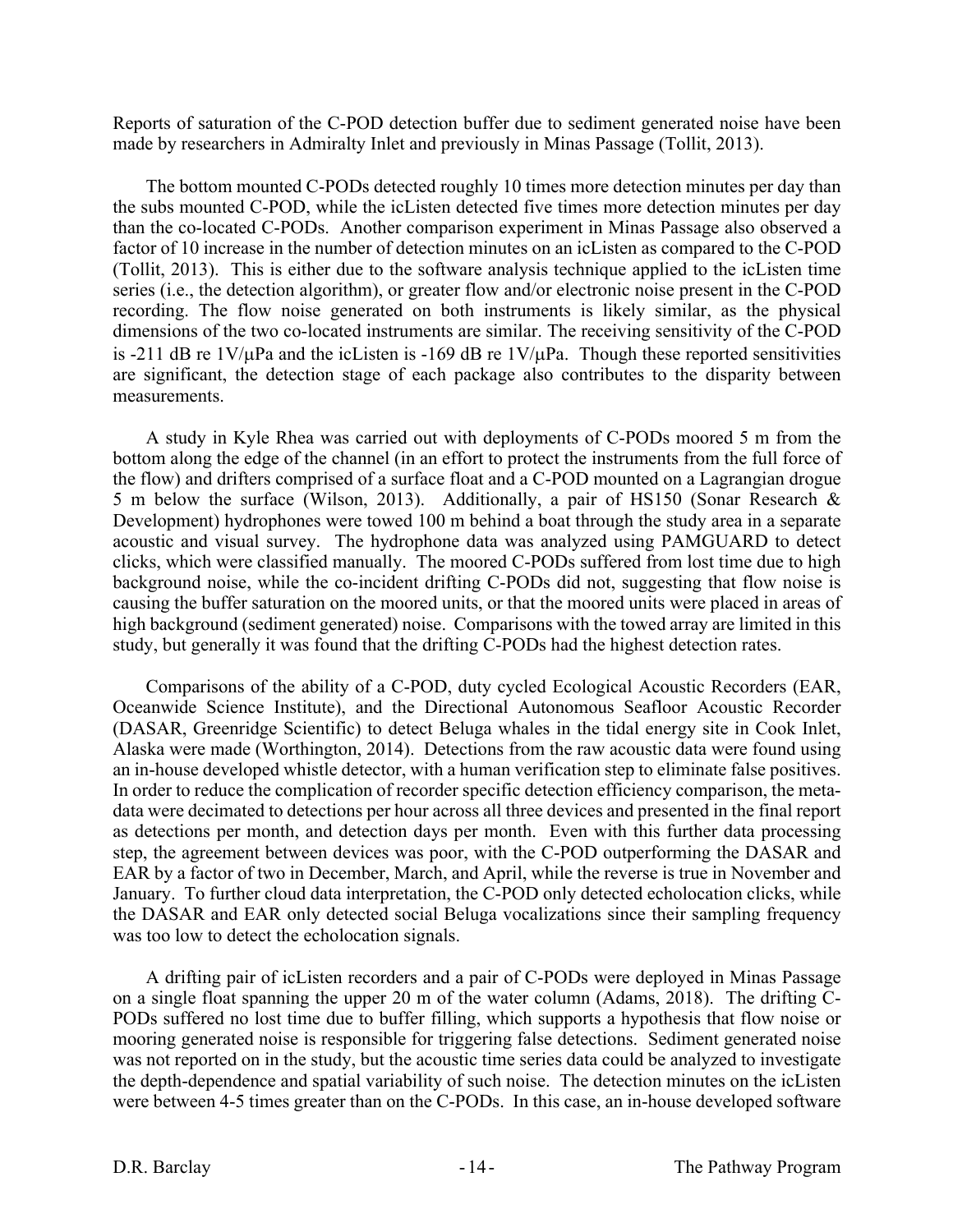package 'Coda' was used to detect clicks in the raw time series data. Again, it is difficult to determine if the relatively poor detection performance of the C-POD is due to hardware (lower hydrophone sensitivity) or software (more stringent detection algorithm) since the instrument is effectively a closed system.

In general, the standard C-POD detection limit of 4096 clicks min<sup>-1</sup> can be easily exceeded during deployment in tidal channels. This has been extensively reported in the above described studies that employ moored and bottom mounted C-PODs, as well as several drifter deployments (Benjamins, 2016, Wilson, 2013). This may be due to sediment generated noise, mooring noise, or flow noise, though the physics of the latter seems unlikely. More work is needed to determine the primary cause of lost time for both deployment configurations of C-PODs in the different areas of study.

#### *C. Detection Range Estimation*

A direct comparison of detection range between an icListen and a C-POD in a low-noise, shallow water environment at 69 kHz showed that the combined sensitivity of the C-POD hydrophone and click-detection algorithm is lower than the icListen (Tollit, 2013, Porskamp, 2013). It is not possible to determine if this is due to hardware or software as the C-POD is a closed system. The range test described in the text lacks sufficient detail to describe a generalized detection efficiency ratio, but for this particular case the icListen was able to detect the signal to the maximum tested range of 500 m, while the C-POD's maximum detection range was 375 m.

It was reported that a C-POD could detect echolocations in 5 m water depths, in a calm estuary, at a distance of 933 +/- 75 m (Roberts, 2015). This was demonstrated with little consistency in the study, with the C-POD reliably demonstrated a detection range of 300 m. Detection ranges of T-PODs and C-PODs in similar benign environments have been reported as  $\sim$  200 – 300 m (Kyhn et al. 2008, 2012).

Using a mean empirically derived porpoise click source level and a high-frequency transmission loss model, receive levels can be used to estimate source-receiver distance and thus a detection range. This method was used to conclude that the detection range of an icListen deployed in the Minas Passage FORCE site had a mean of  $\sim$ 275 m and a typical daily maximum of 500 m (Porskamp, 2013). Detection ranges of C-PODs at the EMEC site were reported to be < 150 m (Benjamins, 2017). Deployment of a C-POD in Admiralty Inlet showed detections of 'landmark' click trains (where the C-POD itself is the target of the echolocation) at a distance of 90 m (Polagye, 2012).

The theoretical maximum on-axis detection range for these vocalisations is proposed to be less than 500 m under the assumptions of a relatively modest maximum source level (Villadsgaard et al., 2007), spherical spreading, and a detection threshold of 120 dB re 1 µPa. This range is dictated by the high sea water absorption coefficient at 130 kHz, which varies as  $f^2$  (i.e., at 13 kHz, the absorption is 2 orders of magnitude weaker!). However, in tidal channels attenuation due to bubble scattering and turbulent mixing may decrease detection ranges further, though more research is needed to quantify this effect.

Improving the understanding of high frequency sound transmission in tidal environments will allow better estimates of detection ranges of any passive acoustic sensor and provide clarity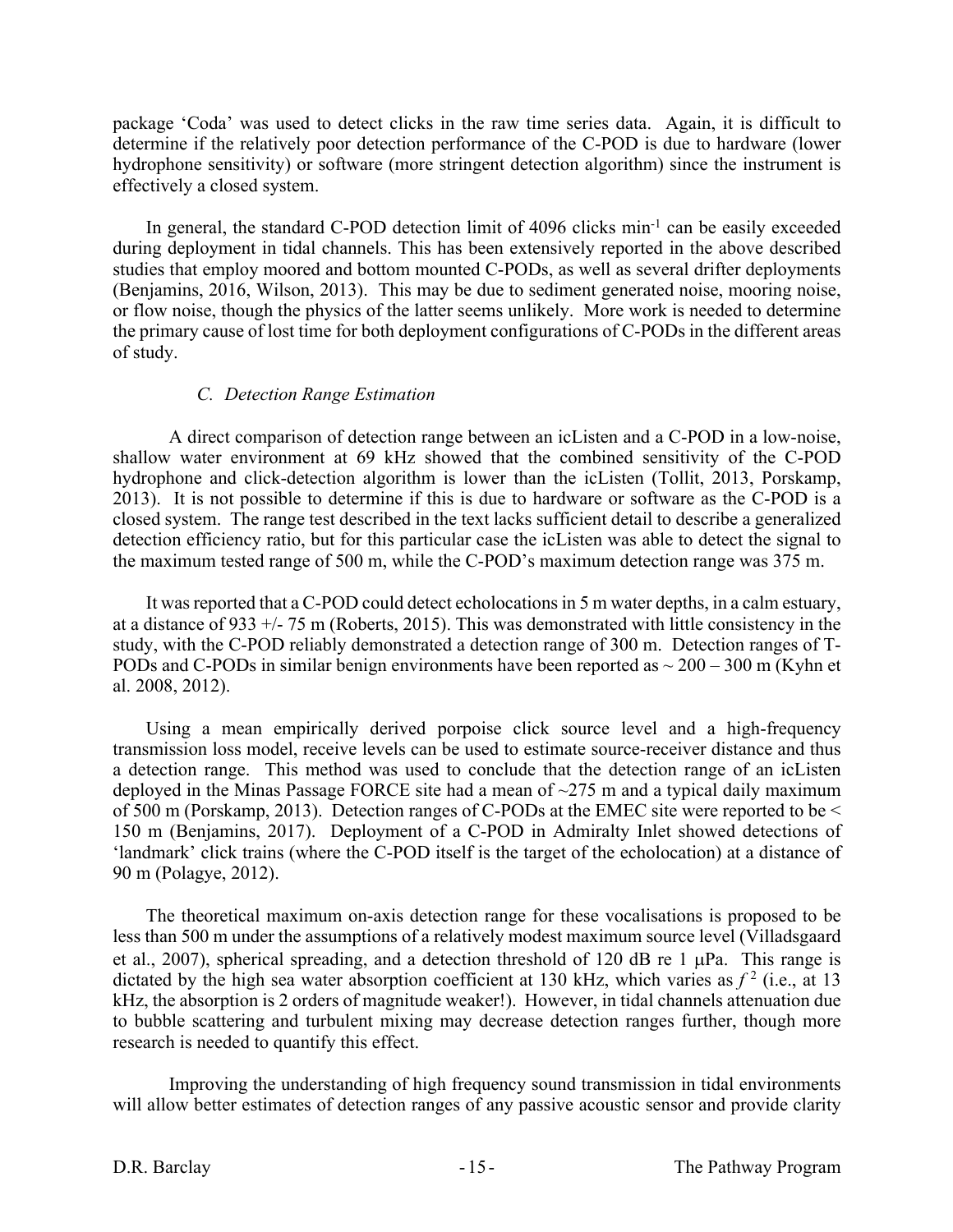to past date and future studies. For example, Tollit (2013) reported that the deeper the C-POD unit, the higher the number of porpoise detections in the Minas Passage, based on a data set of 7 SUB buoy mounted C-PODs. This may be due to the larger effective listening volume of the sensor deployed in deeper water, lower background noise level with increasing depth at 10's and 100's kHz (Moore, 2016), or by porpoise usage of the passage.

#### *D. Localization*

Only two three-dimensional (3D) localization studies have been carried out to date. A 3D distribution of seven hydrophones mounted to a turbine was used to detect and localize porpoises and dolphins (Malkina, 2018). The estimated the range of the system was between 20 - 200 m for sound sources with source level  $178 - 205$  dB re 1  $\mu$ Pa<sub>p-p</sub> respectively, where an 8 dB signal excess (SE) level was assumed for the detector. It was further estimated that the probability of detection and localization was below 50% for ranges of greater than 20 m, and 10% at 50 m. A large aperture vertical array of eight hydrophones deployed from a drifting ship was combined with a small quad array to localize in 3D and gave a detection range of 200 m (Macaulay, 2017).

#### *E. Performance summary and recommendations*

Results from the few passive acoustic instrument comparison tests for the detection of marine animals in tidal channels provide a basis for some recommendations. Hydrophones with greater sensitivity have larger detection ranges, which lead to higher detection rates. Additionally, instruments that record the pressure time series which is then analyzed by a click detector (PAMGUARD, Coda) have much higher click-per-minute detection rates, and generally higher detection positive minutes per unit time, regardless of environment or deployment configuration. In some cases, the detection positive minutes time-base can confound comparison results between C-PODs and other devices. Direct comparison of detector performance is difficult to impossible, since the C-POD performance is the result of a coupled hardware (hydrophone sensitivity, electronic noise floor) and software (detector efficiency, false positive filter) system.

C-PODs are typically programmed to limit the number of detections per minute, causing 'lost time' when that limit is reached before a minute is through. In tidal channels, lost time can be above 90%.

Masking by flow noise and mooring noise decreases detection rates on bottom moored C-PODs, while masking by sediment generated noise and mooring noise decreases detection rates on bottom moored, SUB moored, and drifting C-PODs. The inability to distinguish between these masking sources confounds the performance comparison between drifting and bottom mounted sensors. In general, drifting C-PODs were found to have the least lost time, followed by bottom mounted C-PODs, with mooring deployed C-PODs performing the worst.

The C-POD-F may be able to reduce lost time – this claim is made by promotional material (C-POD & C-POD-F.ppt retrieved from the Chelonia website) but is not clearly explained. C-POD-F will be able to record wave forms (or pressure time series) at sampling rates up to 1 MHz, when detections are made. This will help solve the uncertainty behind masking noise processes.

The detection range of a C-POD or a hydrophone system at relevant frequencies in a tidal channel has not been directly measured. Measurements in benign environments showed that both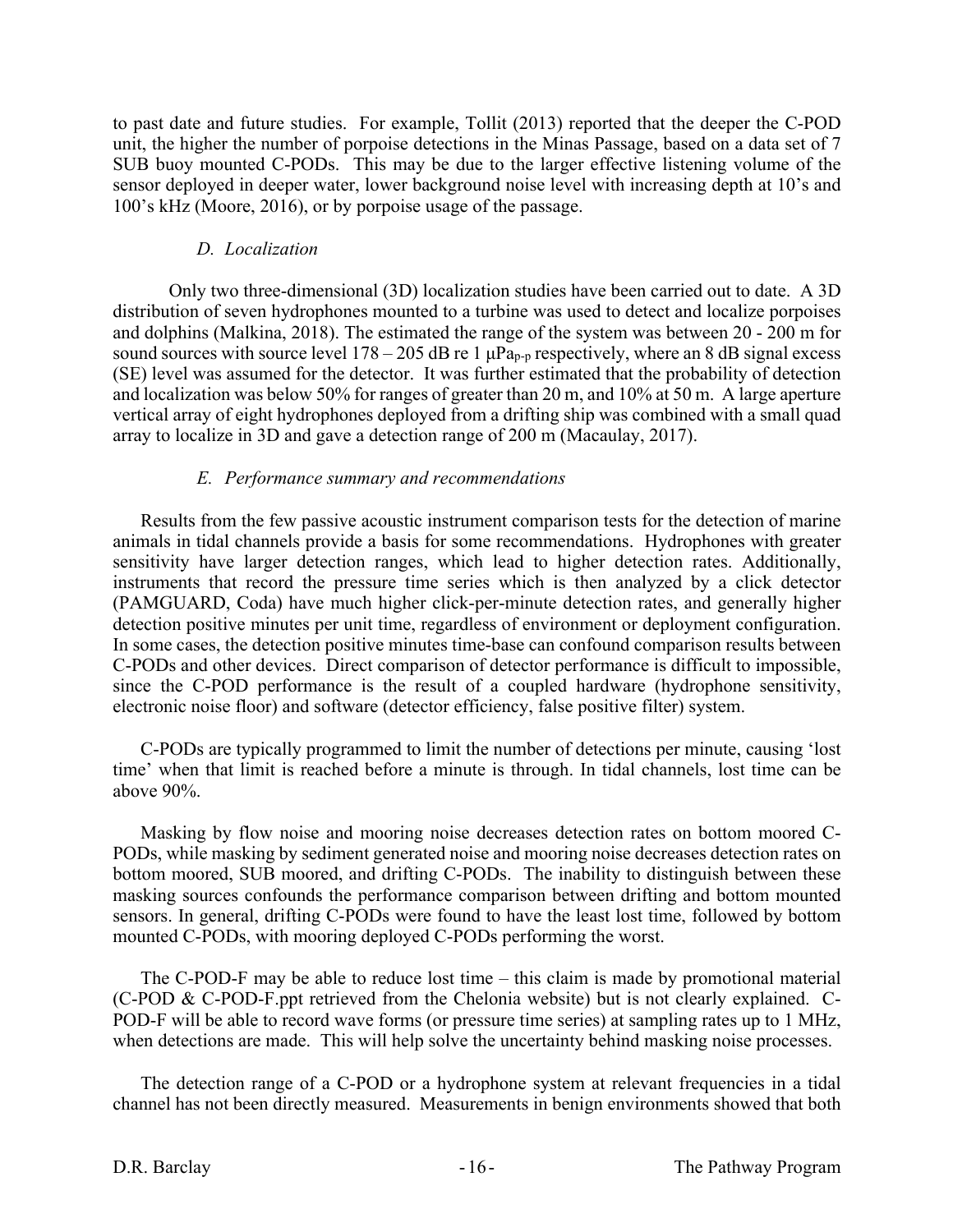the icListen (at 69 kHz) and the DMON (using porpoise clicks) outperformed the C-POD. A typical value for a hydrophone detection ranges of porpoise clicks in a tidal channel is between 100 and 300 m. 3D localizing arrays were only able to operate successfully out to 90 m for a 7 element volumetric array, and 200 m for an 8-element linear array.

Considering these findings, the recommended approach for passive monitoring of porpoise in a tidal channel is to use a bottom mounted or drifting compact hydrophone with an acoustic bandwidth of at least 150 kHz, such as the icListen HF or SoundTrap 300, to collect pressure time series. PAMGUARD has been shown to perform well as a detector and classifier. The acoustic bandwidths of the DASAR and EAR are too small to be effective. As shown in Section III, there are many other hydrophone and data acquisition systems that are capable of making these measurements, but we have so far limited the discussion to instruments that have been demonstrated in these environments. Potentially suitable commercially available systems for animal detection in tidal environments are the Reson TC4014-5, Magrec HPO3 hydrophones, though those would need to be connected to a data acquisition system. Suitable complete systems include the AMAR G4 (JASCO), the ORCA Acoustic Recorder (Seiche), and the TR-ORCA or TR-Porpoise (Turbulent Research). Some of these systems, as well as the SoundTrap and icListen, allow multiple sensors to be configurated into arrays, demonstrably useful for studies where localization is needed.

The choice between drifting and bottom mounted deployments depends on available survey effort, and observational objectives. For the detection of high frequency echolocation clicks, flow noise should be minimized by all means available, though the icListen and SoundTrap have demonstrated their ability to detect clicks without flow noise mitigation from bottom mounted platforms. For the detection of animals that vocalize at lower frequency, flow noise reduction strategies must be developed.

#### **V. Conclusions**

Overall, a wide assortment of hydrophone and data acquisition systems were used in the studies listed in Table 1. A small number of systems have demonstrated detections of animals (harbour porpoise, dolphins, beluga) in tidal channels. By surveying the ensemble of studies that describe the performance of these systems in tidal channels and in other ocean environments where comparison studies have been made, some conclusions are reached. The ideal system has the highest sensitivity, best mitigation of flow noise, and records the entire pressure time series. Practically speaking, these systems can be bottom deployed for long term monitoring without flow noise reduction, and they will be able to detect animals at ranges of 150 – 300 m in tidal channels. Compact hydrophone and data acquisition systems that record the pressure time series outperform C-PODs and provide higher data analysis capability. The C-POD-F may reduce the technological gap between these two classes of instruments, but this has not yet been demonstrated.

Additionally, it was found that the deployment configuration is the most important factor to consider when pairing passive acoustic technology with monitoring objectives. Drifting buoy suspended systems with appropriate vibration isolation and an underwater drogue provide the least contaminated measurement, while requiring a large field effort. Fixed systems provide continuous monitoring, but methods in flow noise suppression, both mechanical and signal processing, must be advanced. It is suggested that the towed array literature be consulted to improve flow shield and static system design. The current best performing static system appears to be the bottom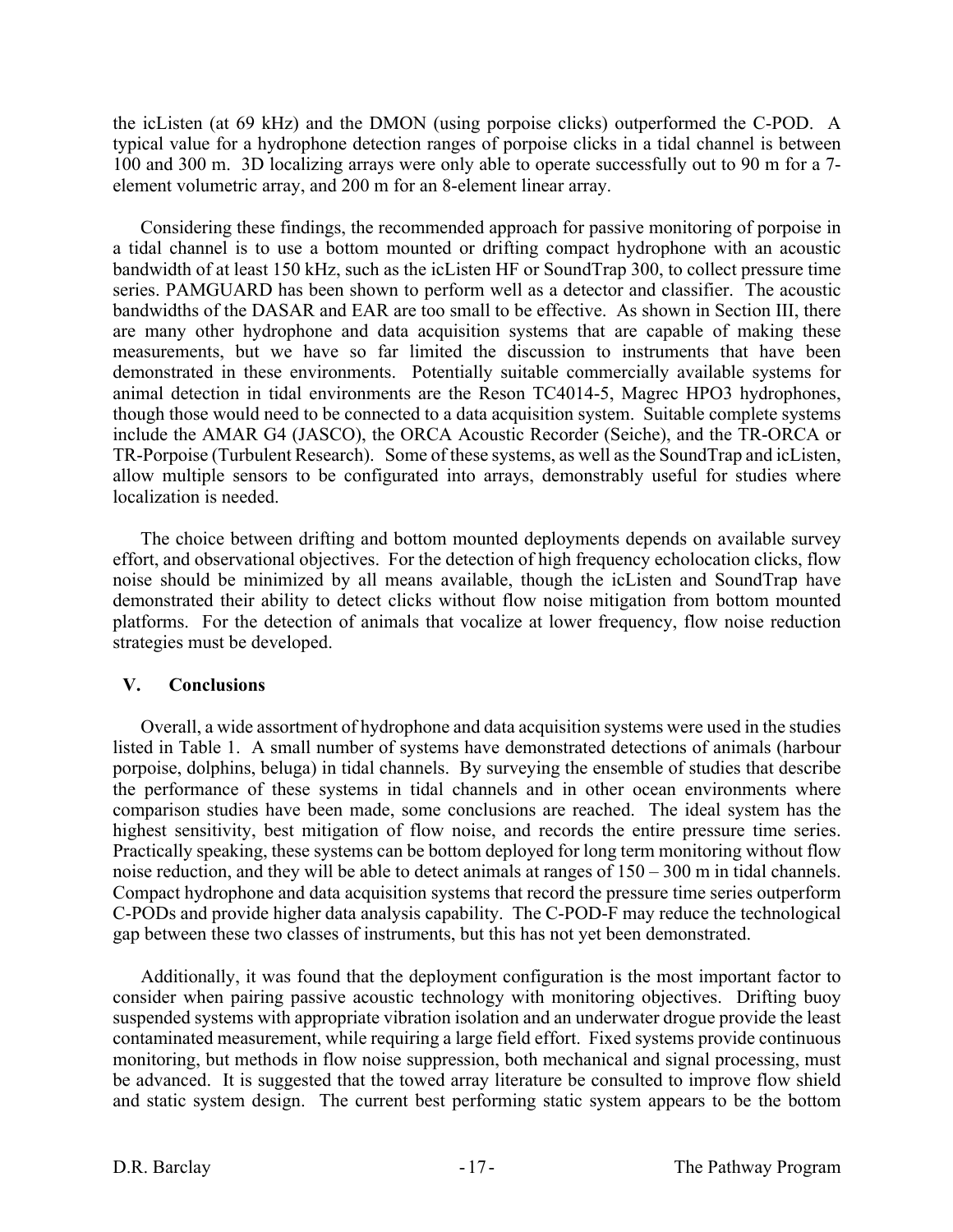mounted, shielded hydrophones, though they are susceptible to noise generated by mobile sediments colliding with the instrument body. Autonomous vehicles may also propose a solution for long-term high-fidelity monitoring programs, though considerable technological development is needed.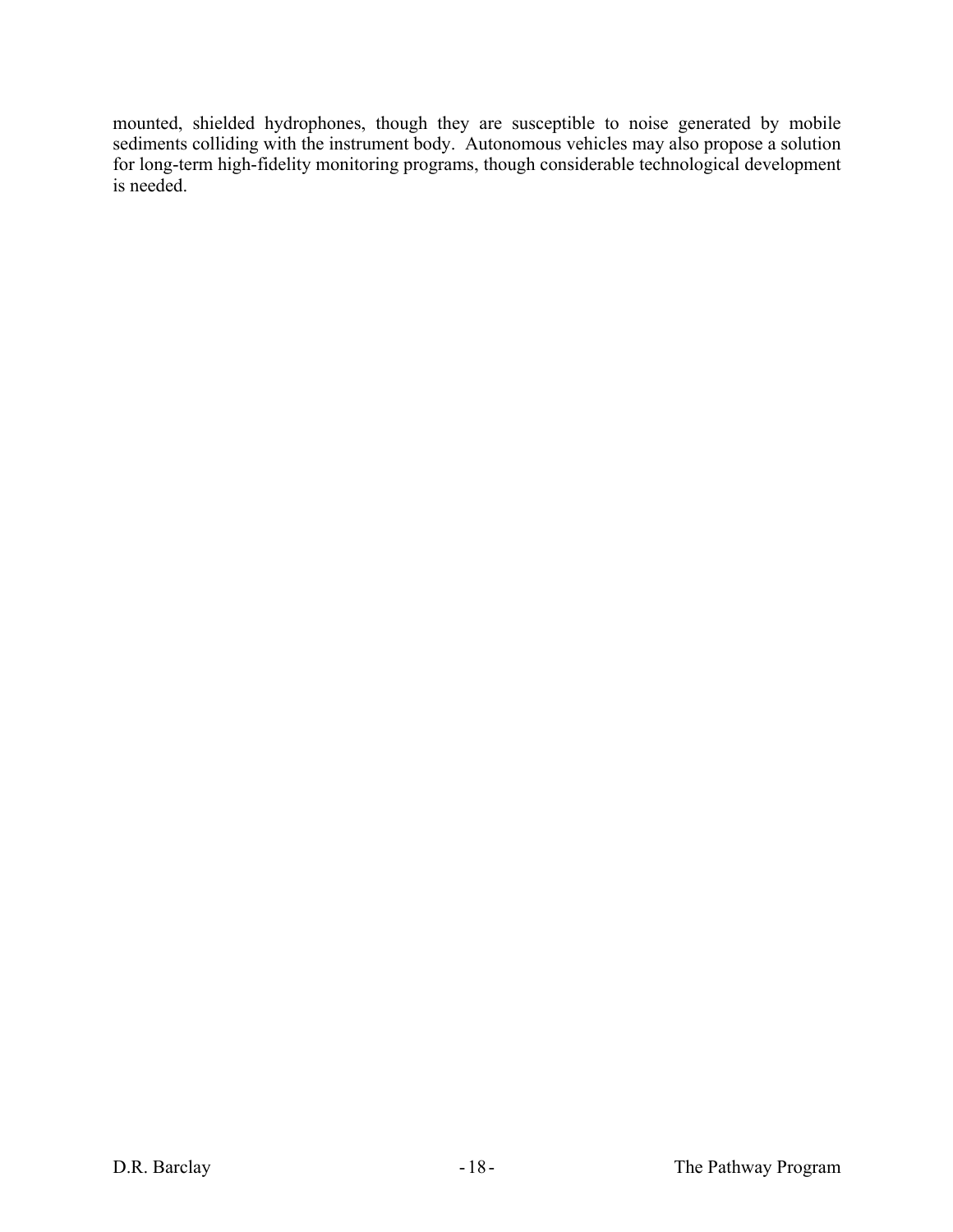#### **References:**

Adams, M. J. (2018). *Application of a multi-hydrophone drifter and porpoise detection software for monitoring Atlantic harbour porpoise (Phocoena phocoena) activity in and near Minas Passage*. Honours Thesis, Acadia University

Auvinen, M.A., Barclay, D.R. (2019) *Performance of a passive acoustic linear array in a tidal channel*, IEEE-JOE, in revisions

Barclay, D. R., & Buckingham, M. J. (2013). *Depth dependence of wind-driven, broadband ambient noise in the Philippine Sea*. The Journal of the Acoustical Society of America, 133(1), 62-71.

Barclay, D.R., (2019) *Ambient Noise in the Ocean*, Dalhousie University Department of Physics seminar series.

Bassett, C., (2013) *Ambient noise in an urbanized tidal channel*, Ph.D. dissertation, University of Washington, http://depts.washington.edu/pmec/docs/Bassett (2013) - Ambient Noise in an Urbanized Tidal Channel.pdf

Bassett, C., Thomson, J., & Polagye, B. (2010). *Characteristics of underwater ambient noise at a proposed tidal energy site in Puget Sound*. In OCEANS 2010 MTS/IEEE SEATTLE (pp. 1-8). IEEE.

Bassett, C., Thomson, J., Polagye, B. (2013). *Sediment‐generated noise and bed stress in a tidal channel*. Journal of Geophysical Research: Oceans, 118(4), 2249-2265.

Bassett, C., Thomson, J., Dahl, P. H., Polagye, B., (2014) *Flow-noise and turbulence in two tidal channels*, The Journal of the Acoustical Society of America, vol. 135, no. 4, pp. 1764– 1774.

Beharie, R., Side, J., (2011) *Sub-Sea Acoustic Monitoring - North-West mooring leg installation for the Scotrenewables SR250*, Report commissioned by Scotrenewables from International Centre for Island Technology, Report No. 2011/04/SR, 2011.

Benjamins, S., Dale, A., van Geel, N., & Wilson, B. (2016). *Riding the tide: use of a moving tidal-stream habitat by harbour porpoises*. Marine Ecology Progress Series, 549, 275-288.

Benjamins, S., van Geel, N., Hastie, G., Elliott, J., & Wilson, B. (2017). *Harbour porpoise distribution can vary at small spatiotemporal scales in energetic habitats*. Deep Sea Research Part II: Topical Studies in Oceanography, 141, 191-202.

Bevelhimer, M. S., Deng, Z. D., & Scherelis, C. (2016). *Characterizing large river sounds: Providing context for understanding the environmental effects of noise produced by hydrokinetic turbines*, The Journal of the Acoustical Society of America, 139(1), 85-92.

Broudic, M., Croft, N., Willis, M., Masters, I., & Sei-Him, C. (2012). *Comparison of underwater background noise during Spring and Neap tide in a high tidal current site:*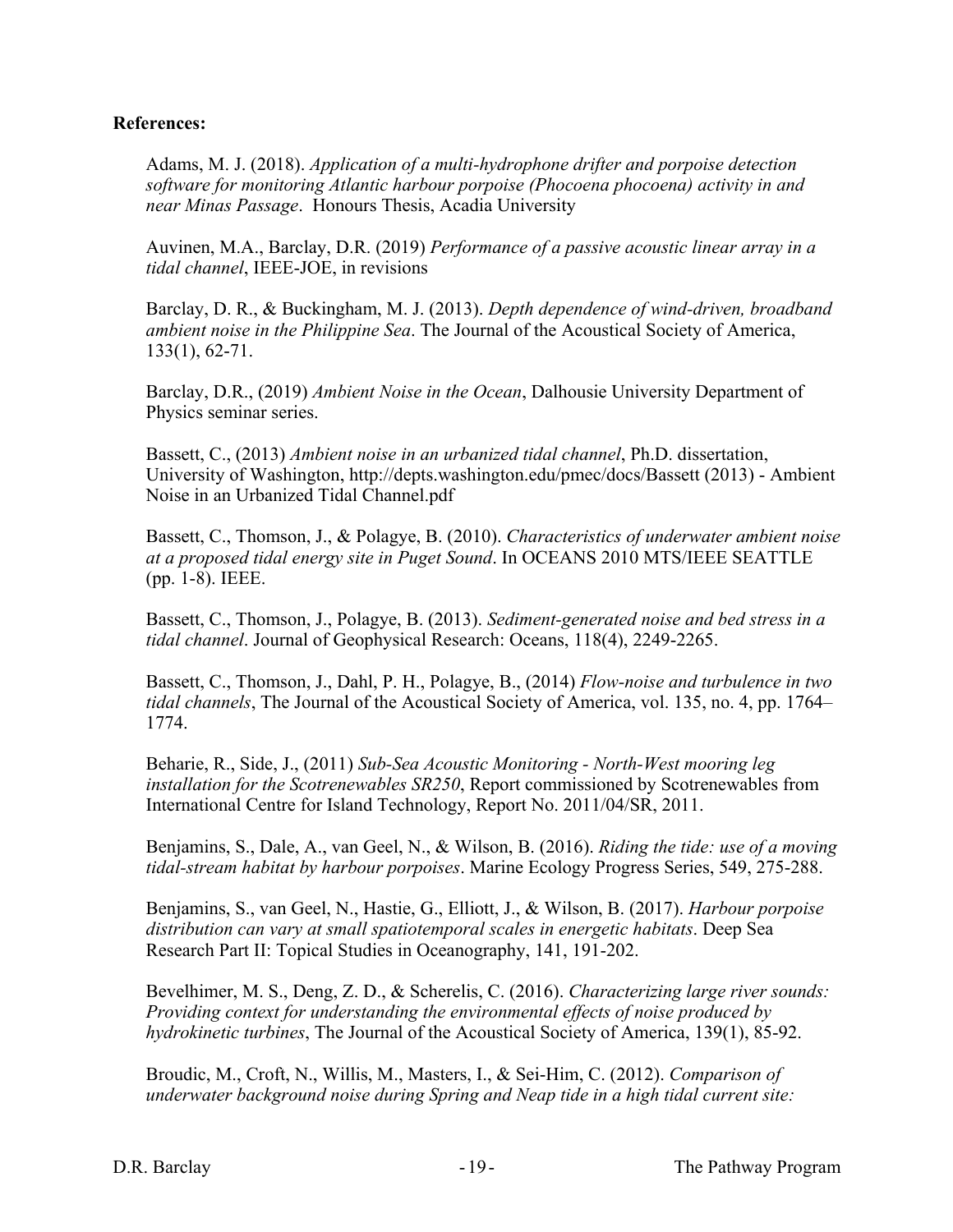*Ramsey Sound*. In Proceedings of Meetings on Acoustics ECUA2012 (Vol. 17, No. 1, p. 070104). ASA.

Broudic, M., Croft, T. N., Willis, M. R., Masters, I., & Cheong, S. H. (2012). *Long Term Monitoring of Underwater Noise at a Proposed Deployment Site of a Tidal Stream Device*, In Proceedings of the 4th International Conference on Ocean Energy.

Copping, A., Hanna, L., Whiting, J., Geerlofs M., Grear, M., Blake, K., Coffey, A., Massaua, M., Brown-Saracino J., Battey, H. (2013) *Environmental Effects of Marine Energy Development around the World for the OES Annex IV*, (Online), Available: www.oceanenergy-systems.org.

Cobscook Bay Tidal Energy Project (2012) *Cobscook Bay Tidal Energy Project*; http://mhk.pnnl.gov/wiki/index.php/Cobscook\_Bay\_Tidal\_Energy\_Project

Corcos, G. M. (1964). *The structure of the turbulent pressure field in boundary-layer flows*, Journal of Fluid Mechanics, 18(3), 353-378.

EMEC (2013) *Shapinsay Sound Tidal Test Site: Acoustic Characterisation*, Harland, E. J. EMEC Report ref. CBA044/12 Issue 4, January 2013.

Finger, R. A., Abbagnaro, L. A., & Bauer, B. B. (1979). *Measurements of low‐velocity flow noise on pressure and pressure gradient hydrophones*. The Journal of the Acoustical Society of America, 65(6), 1407-1412.

Fogarty, L. C. (2012). *Listening in the fast lane: Detecting harbour porpoise activity in the Minas Passage.* Honours Thesis, Acadia University

Giry, C., Bald, J., Uriarte, A., (2018), *Underwater sound on wave & tidal test sites: improving knowledge of acoustic impact of Marine Energy Convertors*, Proceedings of the International Conference on Ocean Energy, Cherbourg, France

Guerra-Paris, M. (2019), personal communication

Halvorsen, M., Carlson, T., Copping, A., (2011) *Effects of tidal turbine noise on fish*, PNNL Report-20787 for US Dept of Energy, WA, DC: by Pacific Northwest National Laboratory, Sequim, WA, pp. 1–41.

Jacobson, E. K., Merkens, K. P., Forney, K. A., & Barlow, J. (2017). *Comparison of harbor porpoise (Phocoena phocoena) echolocation clicks recorded simultaneously on two passive acoustic monitoring instruments*. NOAA Technical memorandum.

Knight, A. (1996). *Flow noise calculations for extended hydrophones in fluid‐and solid‐ filled towed arrays*. The Journal of the Acoustical Society of America, 100(1), 245-251.

Knudsen, V. O., Alford, R., Emlin, J. (1948) *Underwater ambient noise*, J. Mar. Res., vol. 7, pp. 410–429.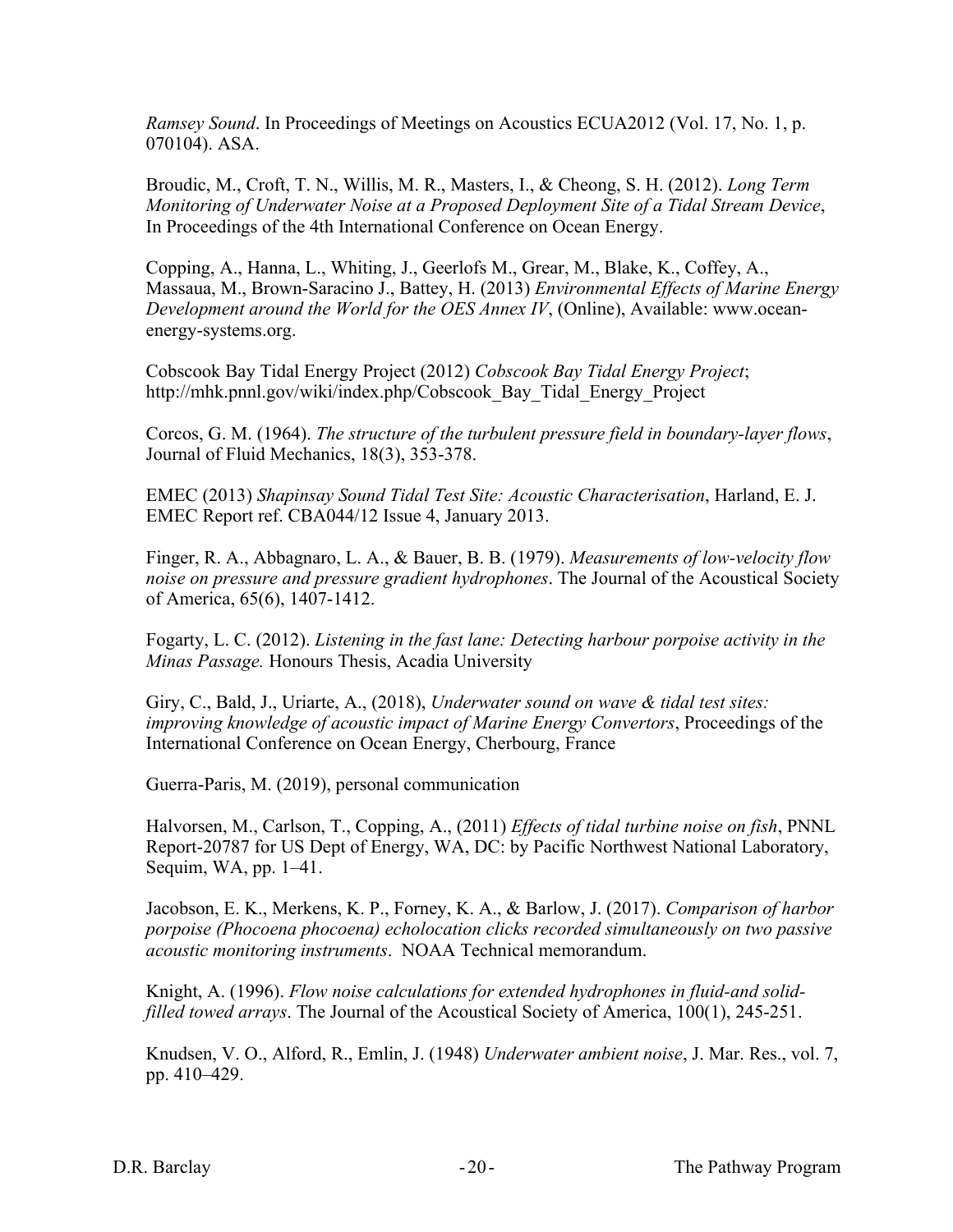Ko, S. H. (1993). *Performance of various shapes of hydrophones in the reduction of turbulent flow noise*. The Journal of the Acoustical Society of America, 93(3), 1293-1299.

Ko, S. H., & Schloemer, H. H. (1992). *Flow noise reduction techniques for a planar array of hydrophones*. The Journal of the Acoustical Society of America, 92(6), 3409-3424

Kyhn, L., Tougaard, J., Teilmann, J., Wahlberg, M., Jørgensen, P. B., and Bech, N. I. (2008). *Harbour porpoise (Phocoena phocoena) static acoustic monitoring: laboratory detection thresholds of T‐ PODs are reflected in field sensitivity*, Journal of the Marine Biological Association of the United Kingdom, 88(06), 1085 ‐ 1091.

Kyhn, L., Tougaard, J., Thomas, L., Duve, L.R., Stenback, J., Amundin, M., Desportes G., (2012). *From echolocation clicks to animal density—Acoustic sampling of harbor porpoises with static dataloggers*, J. Acoust. Soc. Am., 131(1), 550‐560.

Lepper, P. A., Robinson, S. P. (2016). *Measurement of Underwater Operational Noise Emitted by Wave and Tidal Stream Energy Devices*. In The Effects of Noise on Aquatic Life II (pp. 615-622). Springer, New York, NY.

Lloyd, S., Lepper, P., Pomeroy, S. (2017). *Evaluation of UAVs as an underwater acoustics sensor deployment platform. International journal of remote sensing*, 38(8-10), 2808-2817.

Lombardi, A., (2016). *Soundscape characterization in Grand Passage, Nova Scotia, a planned in-stream tidal energy site*", M.Sc. Thesis, Dalhousie University.

Lombardi, A. R., Hay, A. E., Barclay, D. R. (2016). *Soundscape characterization in a dynamic acoustic environment: Grand Passage, Nova Scotia, a planned in-stream tidal energy site*. In Proceedings of Meetings on Acoustics 4ENAL (Vol. 27, No. 1, p. 005001). ASA.

Luczkovich, J. J., Mann, D. A., Rountree, R. A. (2008). *Passive acoustics as a tool in fisheries science. Transactions of the American Fisheries Society*, 137(2), 533-541.

Macaulay, J., Gordon, J., Gillespie, D., Malinka, C., Northridge, S. (2017). *Passive acoustic methods for fine-scale tracking of harbour porpoises in tidal rapids*. The Journal of the Acoustical Society of America, 141(2), 1120-1132.

Malinka, C., Hay, A., Cheel, R. (2015). *Toward acoustic monitoring of marine mammals at a tidal turbine site: Grand Passage, NS, Canada*. Proc. of EWTEC, 1-10.

Malinka, C. E., Gillespie, D. M., Macaulay, J. D., Joy, R., Sparling, C. E. (2018). *First in situ passive acoustic monitoring for marine mammals during operation of a tidal turbine in Ramsey Sound, Wales*. Marine Ecology Progress Series, 590, 247-266.

Martin, B., Vallarta, J. (2012). *Acoustic Monitoring in the Bay of Fundy*. JASCO Document 00393, Version 1.1. Technical Report for FORCE.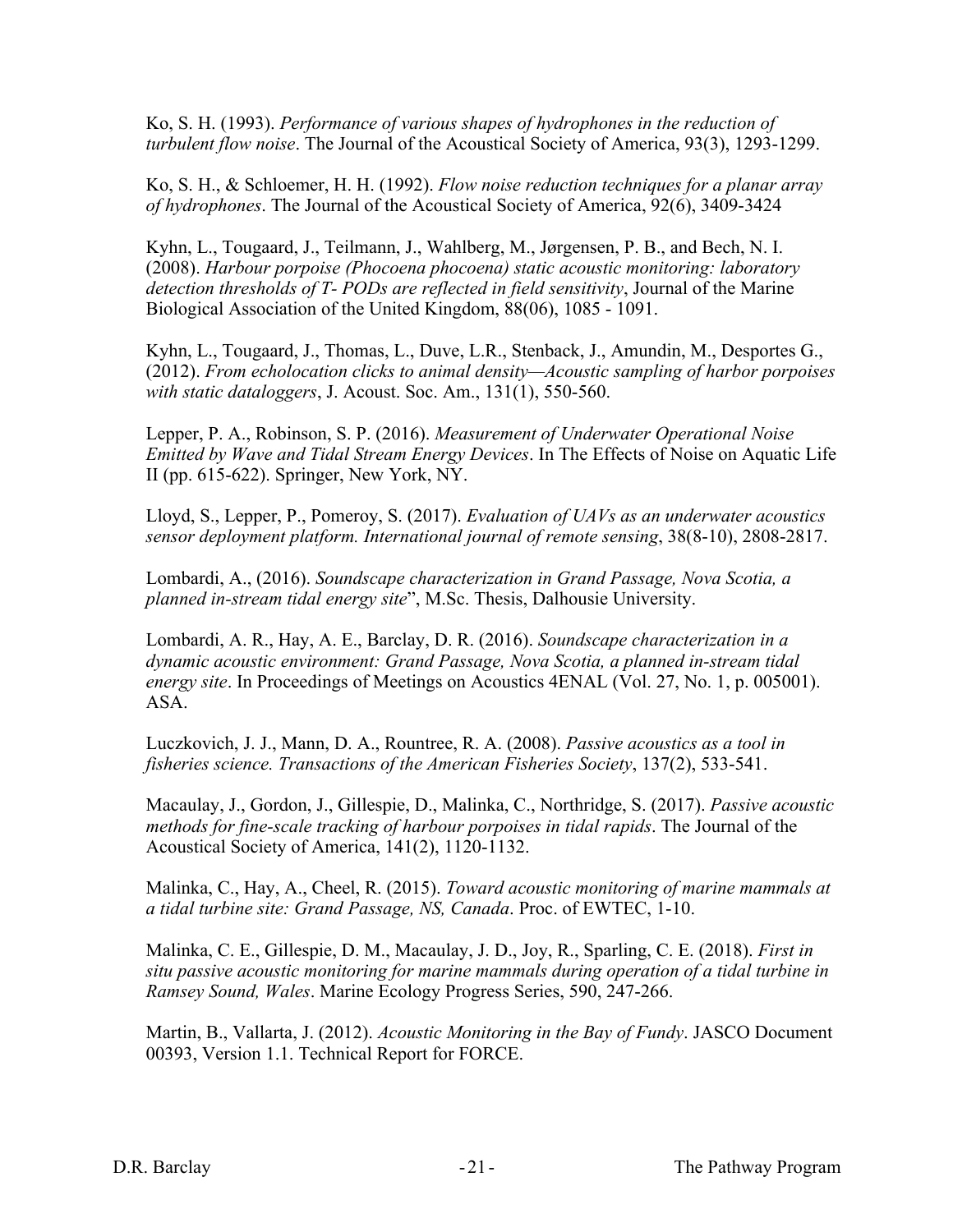Martin, B., Whitt, C., and Horwich, L. (2018). *Acoustic Data Analysis of the OpenHydro Open-Centre Turbine at FORCE: Final Report*. Document 01588, Version 3.0b. Technical report by JASCO Applied Sciences for Cape Sharp Tidal and FORCE

Moore, D., Barclay, D. R. (2016). *Modelling the performance of fish tag monitoring stations on the Scotian Shelf*. The Journal of the Acoustical Society of America, 139(4), 2172-2172.

Ocean Energy Systems (2013), *2013 Annual Report*, from: https://www.ocean-energysystems.org/publications/oes-annual-reports/

Pine, M. K., Jeffs, A. G., Radford, C.A., (2012) *Turbine sound may influence the metamorphosis behaviour of estuarine crab megalopae*, PLoS One, vol. 7, no. 12, p. e51790.

Polagye, B., Bassett, C., Wood, J., Barr, S. *Detection of tidal turbine noise: A preinstallation case study for Admiralty Inlet*. Puget Sound, Washington (USA). Unpublished

Polagye, B., Thomson, J., Bassett, C., Graber, J., Cavagnaro, R., Talbert, J., Reay-Ellers, A., Tollit, D., Wood, J., Copping, A., (2012) *Study of the acoustic effects of hydrokinetic tidal turbines in Admiralty Inlet, Puget Sound*, U. S. Department of Energy, Tech. Rep.

Polagye, B., A. Copping, R. Suryan, S. Kramer, J. Brown-Saracino, and C. Smith. (2014) *Instrumentation for Monitoring Around Marine Renewable Energy Converters: Workshop Final Report*. PNNL-23110 Pacific Northwest National Laboratory, Seattle, Washington.

Polagye, B. (2015). *Acoustic characterization of a hydrokinetic turbine*, Oregon State University Scholar's Archive.

Porskamp, P. (2013). *Passive acoustic detection of harbour porpoises (Phocoena phocoena) in the Minas Passage, Nova Scotia, Canada*. Honours thesis, Acadia University, Wolfville, NS.

Porskamp, P., Broome, J., Sanderson, B., Redden, A. (2015). *Assessing the performance of passive acoustic monitoring technologies for porpoise detection in a high flow tidal energy test site*. Canadian Acoustics, 43(3).

Raghukumar, K.,Spada, F.,Chang, G., Jones, C. (2018). *Initial field trials of the NoiseSpotter: an acoustic monitoring and localization system*. Presented at the Marine Energy Technology Symposium, Washington, D.C. 30 April - 2 May.

Raghukumar, K., Chang, G., Spada, F. W., Jones, C. A. (2019). *Performance characteristics of a vector sensor array in an energetic tidal channel*. Offshore Technology Conference. doi:10.4043/29425-MS

Roberts, B. L., Read, A. J. (2015). *Field assessment of C‐POD performance in detecting echolocation click trains of bottlenose dolphins (Tursiops truncatus)*. Marine Mammal Science, 31(1), 169-190.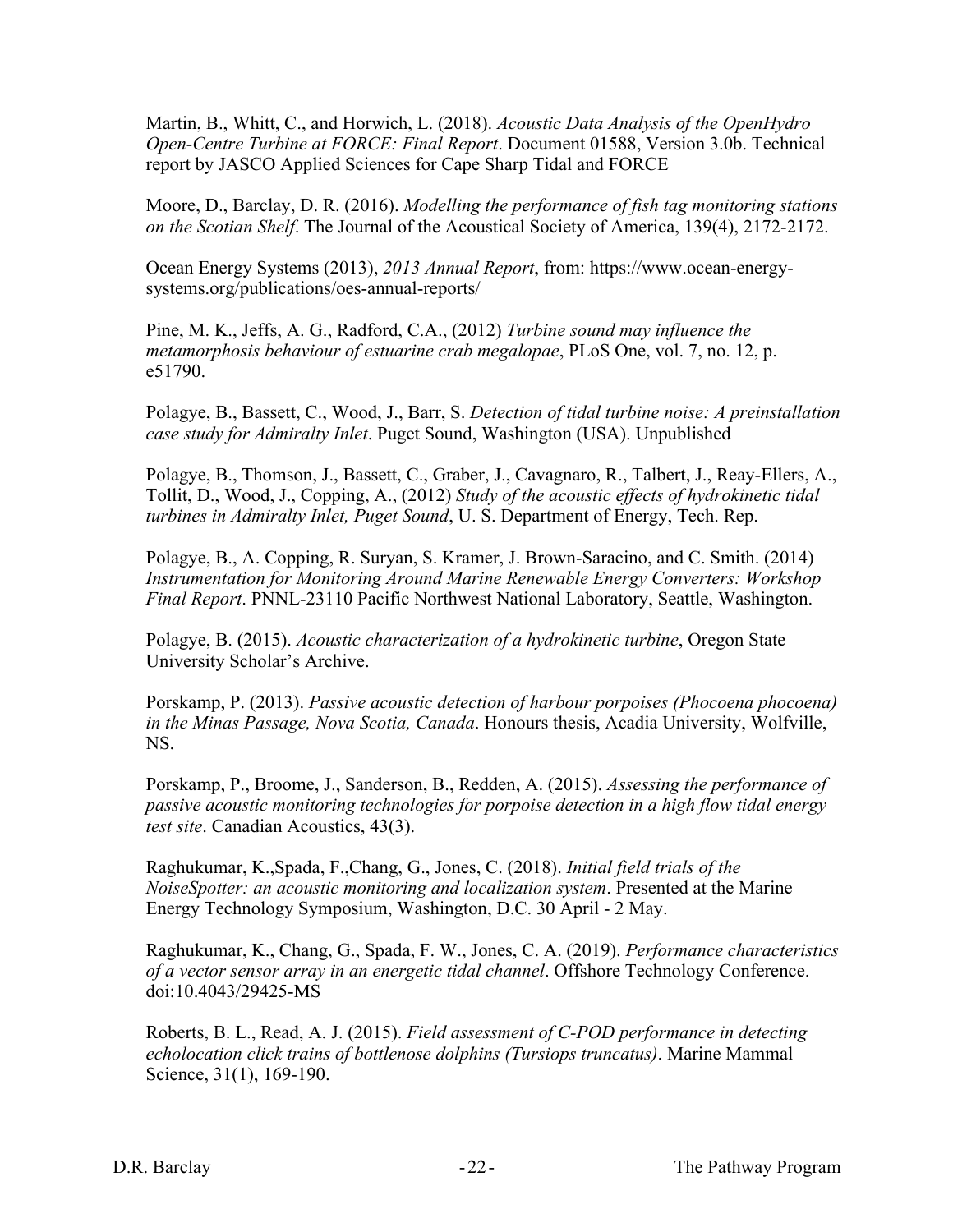Robinson S.P., Lepper P.A. (2013) *Scoping study: review of current knowledge of underwater noise emissions from wave and tidal stream energy device*. The Crown Estate, London

Sarnocinska, J., Tougaard, J., Johnson, M., Madsen, P. T., Wahlberg, M. (2016). *Comparing the performance of C-PODs and SoundTrap/PAMGUARD in detecting the acoustic activity of harbor porpoises (Phocoena phocoena)*. In Proceedings of Meetings on Acoustics 4ENAL (Vol. 27, No. 1, p. 070013). ASA.

Schmitt, P., Elsaesser, B., Coffin, M., Hood, J., Starzmann, R. (2015). *Field testing a fullscale tidal turbine part 3: Acoustic characteristics*. In European Wave and Tidal Energy Conference 2015.

Snohomish PUD, (2012) *Admiralty Inlet Pilot Tidal Project*, FERC project no. 12690, Tech. rep., Public Utility District No. 1 of Snohomish County.

Sousa-Lima, R. S., Norris, T., Oswald, J., Fernandes, D. (2013). *A Review and Inventory of Fixed Autonomous Recorders for Passive Acoustic Monitoring of Marine Mammals*. Aquatic Mammals 39(1):23−53. DOI: 10.1578/AM.39.1.2013.

Thomson, J., Polagye, B., Durgesh, V., Richmond, M. (2012). *Measurements of turbulence at two tidal energy sites in Puget Sound*, WA (USA), IEEE J. Ocean. Eng., 37(3), 363–374, doi:10.1109/JOE.2012.2191656

Tollit, D., Redden, A. (2013). *Passive acoustic monitoring of cetacean activity patterns and movements in Minas passage: pre-turbine baseline conditions*. Acadia Centre for Estuarine Research (ACER), Acadia University, Offshore Energy Research Association of Nova Scotia (OERA), and SMRU Consulting.

Van Dyke, M., (1982) *An album of fluid motion. Parabolic Press Stanford*, 1982, vol. 176.

Villadsgaard, A., Wahlberg, M., Tougaard, J. (2007). *Echolocation sig- nals of wild harbour porpoises, Phocoena phocoena*. J. Exp. Biol. 210(1), 56–64.

Wang, D., Atlar, M., Sampson, R., (2007) *An experimental investigation on cavitation, noise, and slipstream characteristics of ocean stream turbines*, Proceedings of the Institution of Mechanical Engineers, Part A: Journal of Power and Energy, vol. 221, no. 2, pp. 219– 231.

Willis, M.R., Broudic, M., Haywood, C., Masters, I., Thomas, S. (2012), *Measuring Underwater Background Noise in High Tidal Flow Environments*, Journal of Renewable Energy, doi:10.1016/j.renene.2012.01.020

Wilson, B., Benjamins, S., Elliott, J. (2013). *Using drifting passive echolocation loggers to study harbour porpoises in tidal-stream habitats*. Endangered Species Research, 22(2), 125- 143.